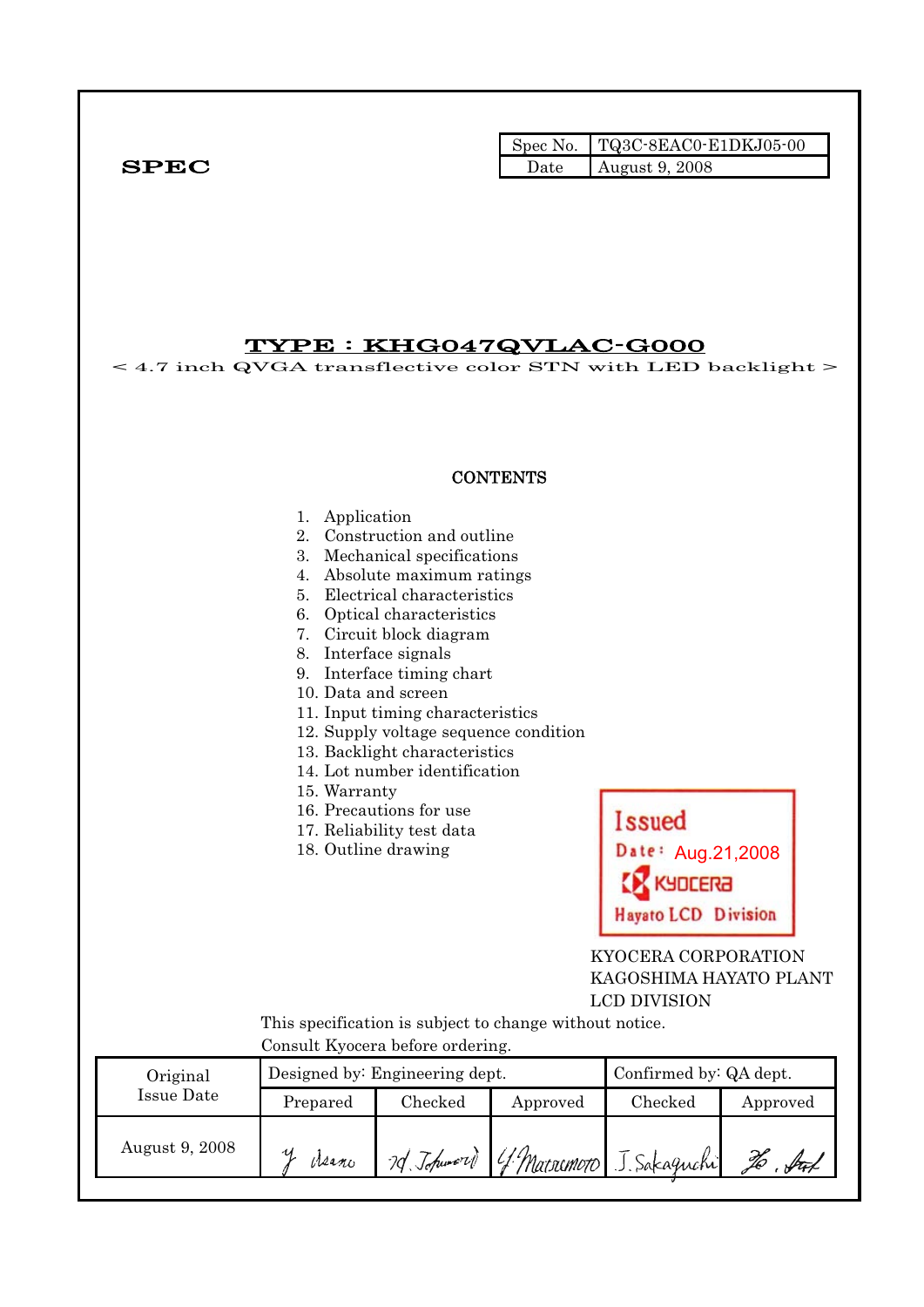| Spec No.              | Part No.         | Page |
|-----------------------|------------------|------|
| TQ3C-8EAC0-E1DKJ05-00 | KHG047QVLAC-G000 |      |

# Warning

- 1. This Kyocera LCD module has been specifically designed for use only in electronic devices and industrial machines in the area of audio control, office automation, industrial control, home appliances, etc. The module should not be used in applications where the highest level of safety and reliability are required and module failure or malfunction of such module results in physical harm or loss of life, as well as enormous damage or loss. Such fields of applications include, without limitation, medical, aerospace, communications infrastructure, atomic energy control. Kyocera expressly disclaims any and all liability resulting in any way to the use of the module in such applications.
- 2. Customer agrees to indemnity, defend and hold Kyocera harmless from and against any and all actions, claims, damages, liabilities, awards, costs, and expenses, including legal expenses, resulting from or arising out of Customer's use, or sale for use, or Kyocera modules in applications.

# Caution

1. Kyocera shall have the right, which Customer hereby acknowledges, to immediately scrap or destroy tooling for Kyocera modules for which no Purchase Orders have been received from the Customer in a two-year period.

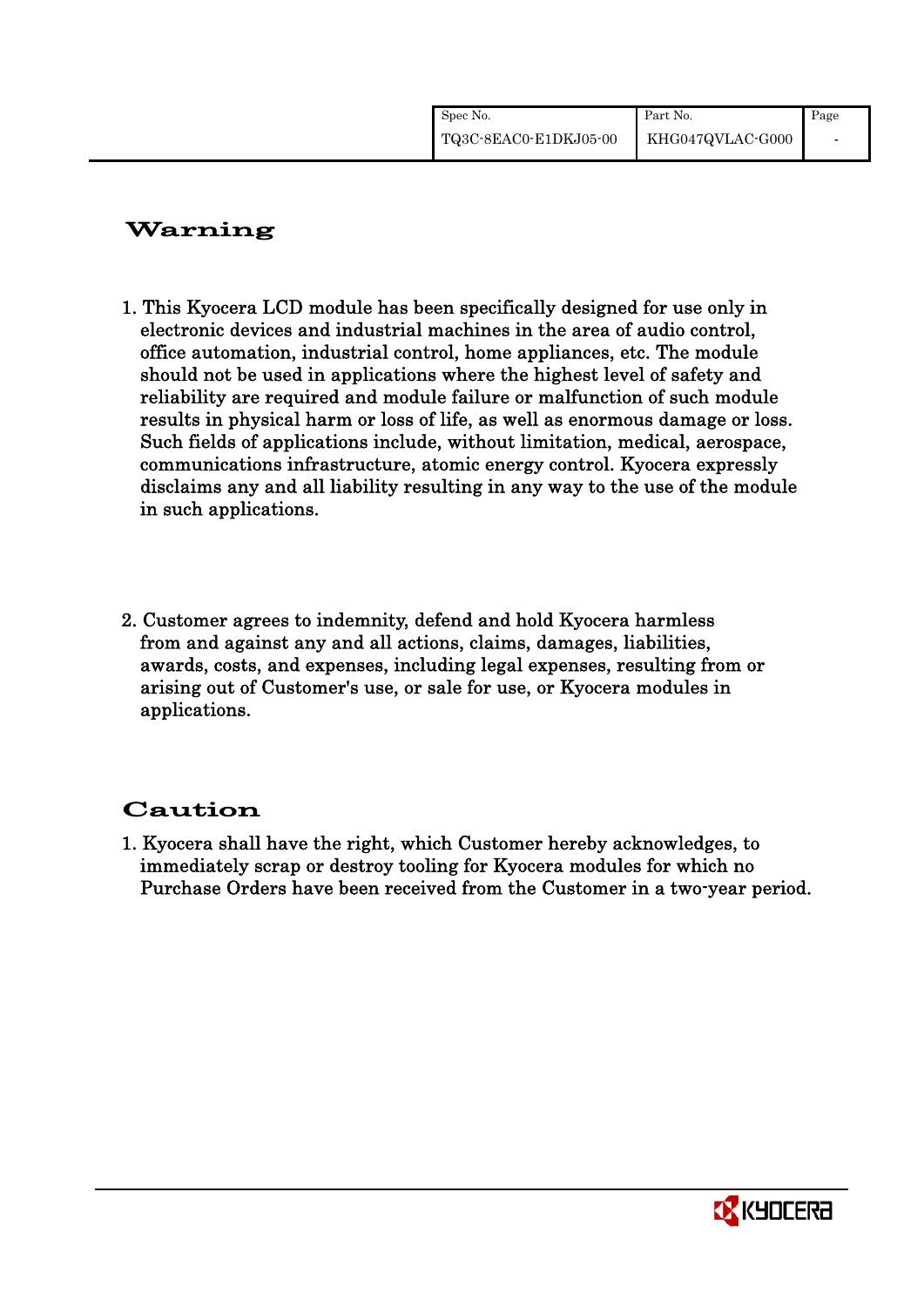|                                                |                 |            |                                                    | ${\rm Spec}$ No. |                                      |  | $\operatorname*{Part}% \nolimits_{\mathbb{Z}}\nolimits\mathbb{Z}^{\Sigma}$ No. |          | Page |  |
|------------------------------------------------|-----------------|------------|----------------------------------------------------|------------------|--------------------------------------|--|--------------------------------------------------------------------------------|----------|------|--|
|                                                |                 |            | ${\bf TQ3C\text{-}SEAC0\text{-}E1DKJ05\text{-}00}$ |                  |                                      |  | $\operatorname{KHG047QVLAC\text{-}G000}$                                       |          |      |  |
|                                                | Revision record |            |                                                    |                  |                                      |  |                                                                                |          |      |  |
| Designed by : Engineering dept.<br>$\rm{Date}$ |                 |            |                                                    |                  |                                      |  | Confirmed by : QA dept.                                                        |          |      |  |
|                                                |                 | Prepared   |                                                    | $\rm Checked$    | Approved                             |  | ${\it Checked}$                                                                | Approved |      |  |
|                                                |                 |            |                                                    |                  |                                      |  |                                                                                |          |      |  |
|                                                |                 |            |                                                    |                  |                                      |  |                                                                                |          |      |  |
| ${\rm Rev. No.}$                               | Date            | $\rm Page$ |                                                    |                  | $\label{eq:2} \textbf{Descriptions}$ |  |                                                                                |          |      |  |
|                                                |                 |            |                                                    |                  |                                      |  |                                                                                |          |      |  |
|                                                |                 |            |                                                    |                  |                                      |  |                                                                                |          |      |  |
|                                                |                 |            |                                                    |                  |                                      |  |                                                                                |          |      |  |
|                                                |                 |            |                                                    |                  |                                      |  |                                                                                |          |      |  |
|                                                |                 |            |                                                    |                  |                                      |  |                                                                                |          |      |  |
|                                                |                 |            |                                                    |                  |                                      |  |                                                                                |          |      |  |
|                                                |                 |            |                                                    |                  |                                      |  |                                                                                |          |      |  |
|                                                |                 |            |                                                    |                  |                                      |  |                                                                                |          |      |  |
|                                                |                 |            |                                                    |                  |                                      |  |                                                                                |          |      |  |
|                                                |                 |            |                                                    |                  |                                      |  |                                                                                |          |      |  |
|                                                |                 |            |                                                    |                  |                                      |  |                                                                                |          |      |  |
|                                                |                 |            |                                                    |                  |                                      |  |                                                                                |          |      |  |
|                                                |                 |            |                                                    |                  |                                      |  |                                                                                |          |      |  |
|                                                |                 |            |                                                    |                  |                                      |  |                                                                                |          |      |  |
|                                                |                 |            |                                                    |                  |                                      |  |                                                                                |          |      |  |
|                                                |                 |            |                                                    |                  |                                      |  |                                                                                |          |      |  |
|                                                |                 |            |                                                    |                  |                                      |  |                                                                                |          |      |  |
|                                                |                 |            |                                                    |                  |                                      |  |                                                                                |          |      |  |
|                                                |                 |            |                                                    |                  |                                      |  |                                                                                |          |      |  |
|                                                |                 |            |                                                    |                  |                                      |  |                                                                                |          |      |  |
|                                                |                 |            |                                                    |                  |                                      |  |                                                                                |          |      |  |
|                                                |                 |            |                                                    |                  |                                      |  |                                                                                |          |      |  |
|                                                |                 |            |                                                    |                  |                                      |  |                                                                                |          |      |  |
|                                                |                 |            |                                                    |                  |                                      |  |                                                                                |          |      |  |
|                                                |                 |            |                                                    |                  |                                      |  |                                                                                |          |      |  |
|                                                |                 |            |                                                    |                  |                                      |  |                                                                                |          |      |  |
|                                                |                 |            |                                                    |                  |                                      |  |                                                                                |          |      |  |
|                                                |                 |            |                                                    |                  |                                      |  |                                                                                |          |      |  |
|                                                |                 |            |                                                    |                  |                                      |  |                                                                                |          |      |  |
|                                                |                 |            |                                                    |                  |                                      |  |                                                                                |          |      |  |
|                                                |                 |            |                                                    |                  |                                      |  |                                                                                |          |      |  |
|                                                |                 |            |                                                    |                  |                                      |  |                                                                                |          |      |  |
|                                                |                 |            |                                                    |                  |                                      |  |                                                                                |          |      |  |
|                                                |                 |            |                                                    |                  |                                      |  |                                                                                |          |      |  |

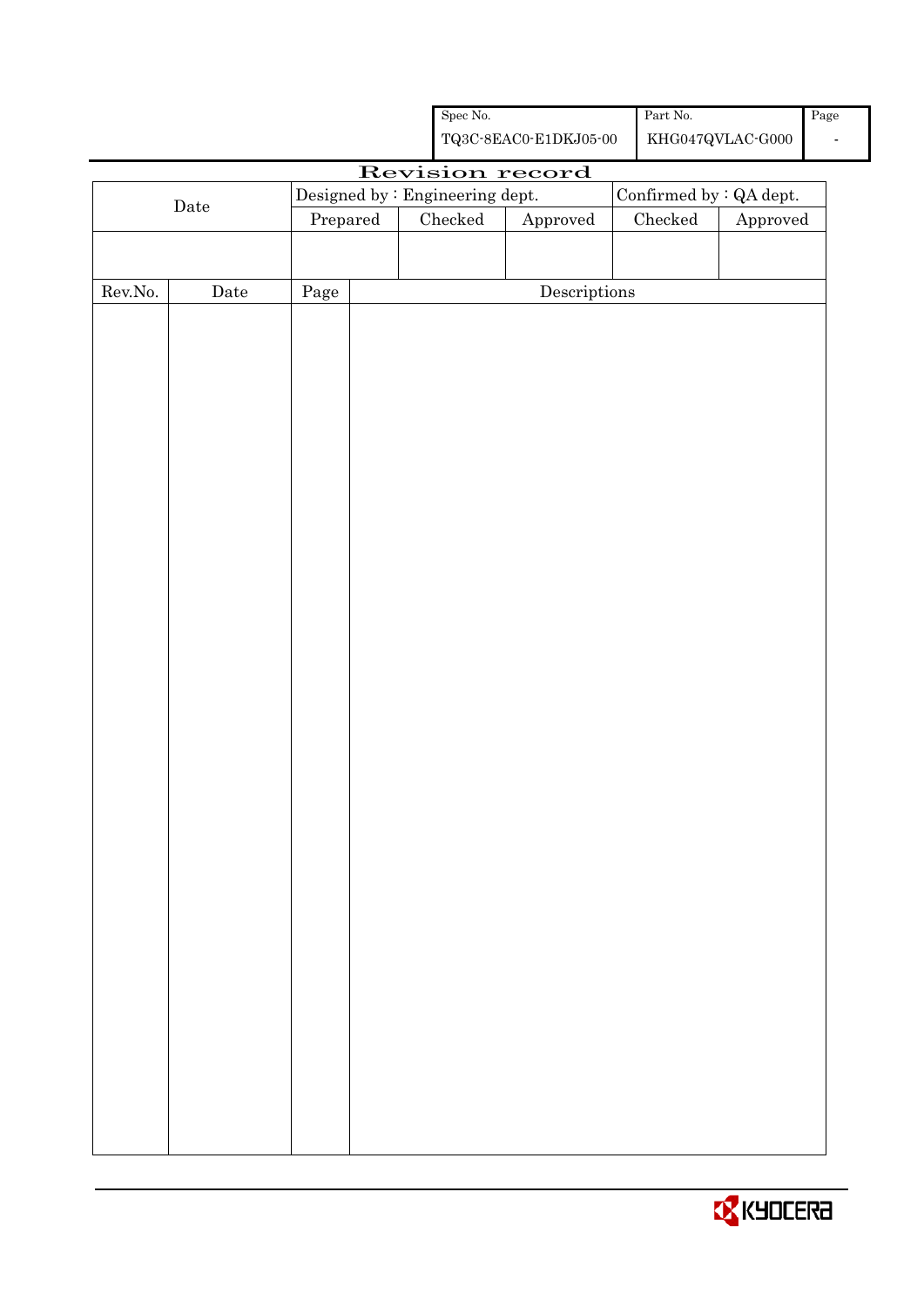#### 1. Application

This document defines the specification of KHG047QVLAC-G000. (RoHS Compliant)

#### 2. Construction and outline

| <b>LCD</b>         | : Transflective color dot matrix type STN                 |
|--------------------|-----------------------------------------------------------|
| Duty ratio         | $\div 1/240$ duty                                         |
| Backlight system   | : LED                                                     |
| Polarizer          | $\therefore$ Glare treatment                              |
| Additional circuit | : Bias voltage circuit, Randomizing circuit,              |
|                    | DC/DC converter circuit, Temperature compensation circuit |
|                    | With Constant current circuit for LED backlight           |

#### 3. Mechanical specifications

| <b>Item</b>            | Specification                                                                                                        | Unit |
|------------------------|----------------------------------------------------------------------------------------------------------------------|------|
| Outline dimensions     | 122.4 (W) $\times$ 90 (H) $\times$ 5.7 (D)<br>(PCB and bosses are not included)<br>*Refer outline drawing in detail. | mm   |
| Active area            | $95.98$ (W) $\times$ 71.98 (H)<br>(12.0cm / 4.7 inch (Diagonal))                                                     | mm   |
| Effective viewing area | $98 \text{ (W)} \times 74 \text{ (H)}$                                                                               | mm   |
| Dot format             | $320 \times (R, G, B)$ (W) $\times 240$ (H)                                                                          | dot  |
| Dot size               | $0.08$ (W) $\times$ 0.28 (H)                                                                                         | mm   |
| Dot pitch              | $0.1$ (W) $\times$ 0.3 (H)                                                                                           | mm   |
| $*1$<br>Base color     | Normally Black                                                                                                       |      |
| Mass                   | 90                                                                                                                   | g    |

\*1 Due to the characteristics of the LCD material, the color varies with environmental temperature.

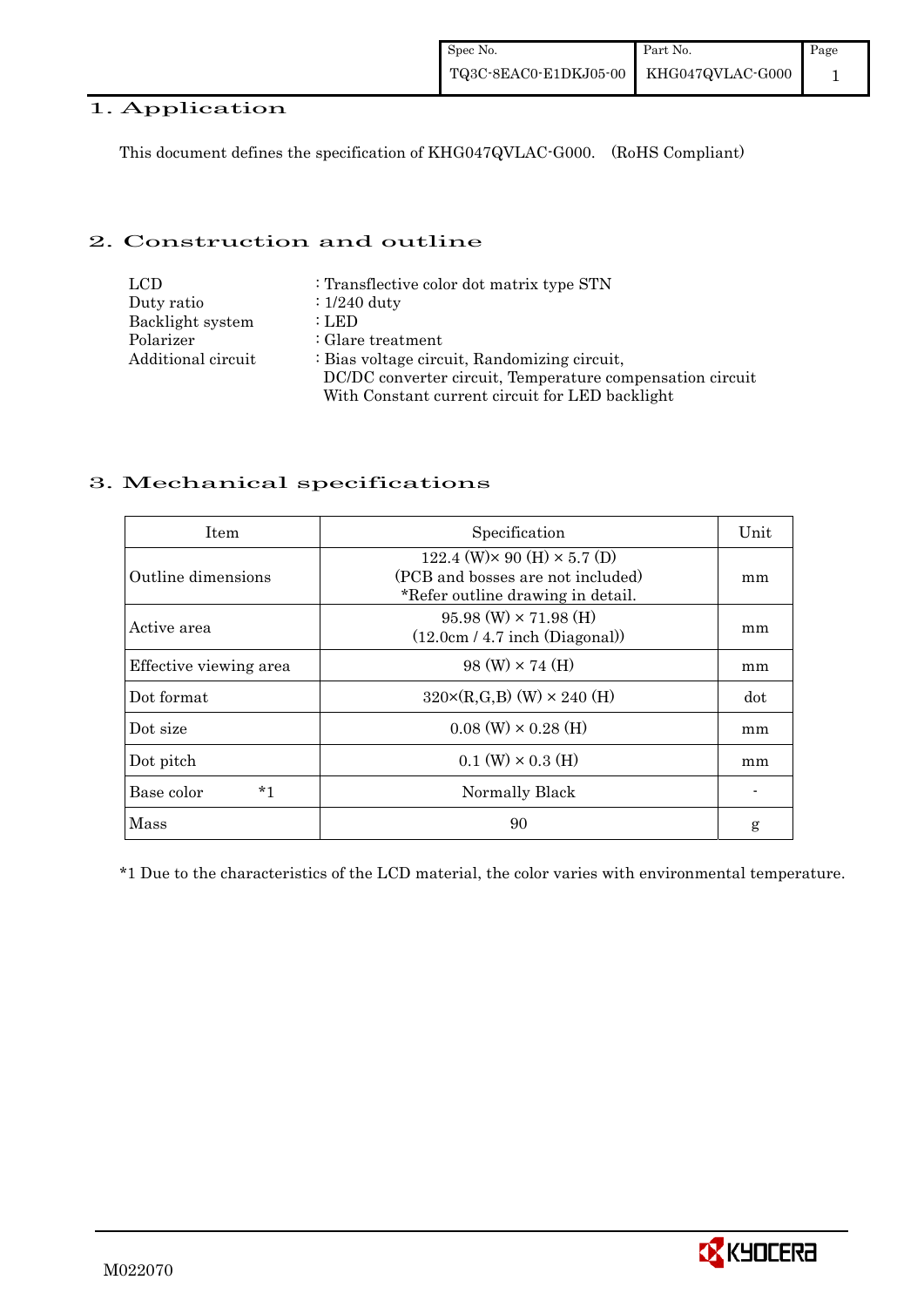#### 4. Absolute maximum ratings

4-1. Electrical absolute maximum ratings

| Item                           | Symbol           | Min. | Max.         | Unit |
|--------------------------------|------------------|------|--------------|------|
| Supply voltage for logic       | $V_{DD}$         | 0    | 6.0          | V    |
| Supply voltage for LCD driving | <b>VCONT</b>     |      | $\rm V_{DD}$ |      |
| $*1$<br>Input signal voltage   | $V_{IN}$         |      | $\rm V_{DD}$ | V    |
| FRM frequency                  | f <sub>FRM</sub> |      | 150          | Hz   |
| LED forward current            | ΙF               |      | 12           | mA   |
| Supply voltage for backlight   | VinB             |      | 6.0          |      |
| Backlight ON-OFF               | <b>BLEN</b>      |      | VinB         |      |
| Brightness adjust voltage      | VBRT             |      | VinB         |      |

\*1 Input signal : FRM, LOAD, CP, DISP, D0~D7

#### 4-2. Environmental absolute maximum ratings

| Item                  |         | Symbol                  | Min.  | Max.    | Unit         |
|-----------------------|---------|-------------------------|-------|---------|--------------|
| Operating temperature | $*1$    | Top                     | $-20$ | 70      | $^{\circ}$ C |
| Storage temperature   | $*$ ?   | T <sub>STO</sub>        | $-30$ | 80      | $^{\circ}C$  |
| Operating humidity    | $*3$    | $H_{OP}$                | 10    | $*_{4}$ | %RH          |
| Storage humidity      | $*_{3}$ | <b>H</b> <sub>sto</sub> | 10    | $*_{4}$ | %RH          |
| Vibration             |         | $\blacksquare$          | *5    | $*5$    |              |
| Shock                 |         |                         | *6    | *6      |              |

<sup>\*1</sup> Operating temperature means a temperature which operation shall be guaranteed. Since display performance is evaluated at 25°C, another temperature range should be confirmed.

 Store LCD panels at normal temperature/humidity. Keep them free from vibration and shock. An LCD panel that is kept at a low or a high temperature for a long time can be defective due to other conditions, even if the low or high temperature satisfies the standard.

(Please refer to "Precautions for Use" for details.)

```
 *3 Non-condensing
```
\*4 Temp.≦40°C, 85%RH Max.

Temp. $>40^{\circ}$ C, Absolute humidity shall be less than 85%RH at 40°C.

\*5

| Frequency       | $10 \sim 55$ Hz   | Acceleration value           |
|-----------------|-------------------|------------------------------|
| Vibration width | $0.15$ mm         | $(0.3 \sim 9 \text{ m/s}^2)$ |
| Interval        | $10 - 55 - 10$ Hz | 1 minutes                    |

 2 hours in each direction X, Y, Z (6 hours total) EIAJ ED-2531

\*6 Acceleration: 490 m/s2, Pulse width: 11 ms 3 times in each direction:  $\pm X$ ,  $\pm Y$ ,  $\pm Z$ 

EIAJ ED-2531

<sup>\*2</sup> Temp. =  $-30^{\circ}$ C $<$ 48h, Temp. =  $80^{\circ}$ C $<$ 168h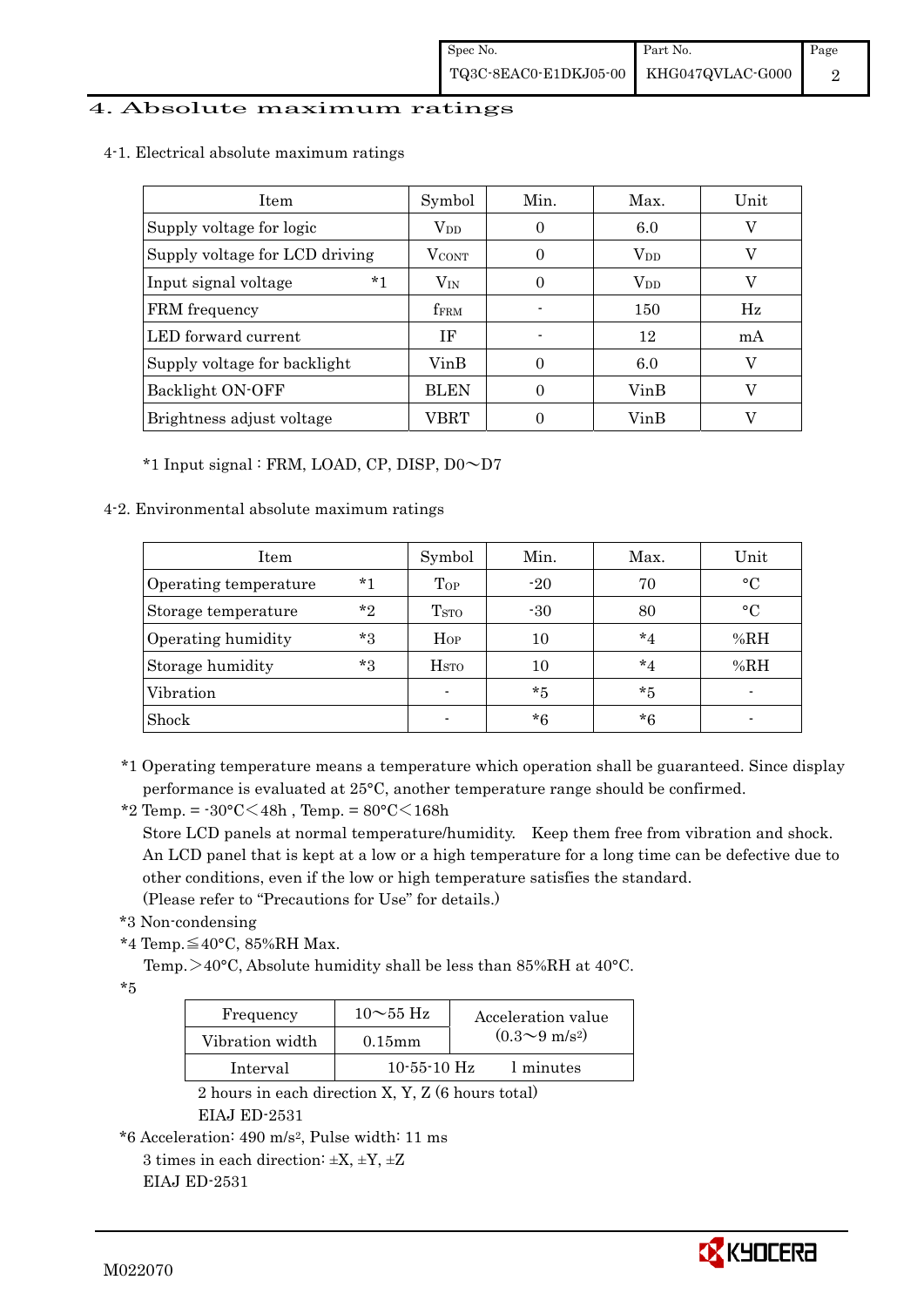#### 5. Electrical characteristics

 $5-1.$  V<sub>DD</sub> =  $5.0V$ 

|                                            |                                   |                          |                          | $V_{DD}$ = +5.0V±5%, Temp. = -20 $\sim$ 70°C |                    |                           |
|--------------------------------------------|-----------------------------------|--------------------------|--------------------------|----------------------------------------------|--------------------|---------------------------|
| Item                                       | Symbol                            | Condition                | Min.                     | Typ.                                         | Max.               | Unit                      |
| Supply voltage for logic                   | $\rm V_{DD}$                      |                          | 4.75                     | 5.00                                         | 5.25               | $\boldsymbol{\mathrm{V}}$ |
|                                            |                                   | $-20$ °C $\sim$          | 0.80                     |                                              |                    | V                         |
| Supply voltage for LCD driving<br>$*1, *2$ | $V_{\text{CONT}} = V_{\text{OP}}$ | $0 \sim 50^{\circ}$ C *3 | 1.30                     | 1.80                                         | 2.30               | $\mathbf V$               |
|                                            |                                   | $\sim$ 70°C              |                          |                                              | 2.80               | $\boldsymbol{\mathrm{V}}$ |
| Input signal voltage                       |                                   | "High" level             | 0.8V <sub>DD</sub>       |                                              | $V_{DD}$           | $\rm V$                   |
| (FRM,LOAD,CP,DISP,D0~D7)                   | $V_{IN}$                          | "Low" level              | $\theta$                 |                                              | 0.2V <sub>DD</sub> | $\mathbf V$               |
| Input current                              | $I_{IN}$                          | Input signal             | $-100$                   |                                              | 100                | μA                        |
| Rush current for logic                     | <b>IRUSH</b>                      | When LCD<br>turn on.     |                          | $3.0A$ (Peak) $\times$ 1ms                   |                    |                           |
| Clock frequency                            | $f_{\rm CP}$                      |                          | $\overline{\phantom{a}}$ | $\overline{\phantom{0}}$                     | 10.00              | <b>MHz</b>                |
| $*_{4}$<br>Frame frequency                 | fFRM                              |                          | 70                       | 75                                           | 80                 | Hz                        |
| Current consumption for logic              | $_{\rm{Lpp}}$                     | $*5$                     |                          | 30                                           | 45                 | mA                        |
| Power consumption                          | P <sub>DISP</sub>                 |                          |                          | 150                                          | 225                | mW                        |

\*1 The supply voltage ( $V_{\text{CONT}} = V_{\text{OP}}$ ) to drive the display has individual difference. Please adjust the contrast to be most suitable.

- \*2 Frame frequency :  $f_{\text{FRM}} = 75 \text{Hz}$
- \*3 The LCD module has a temperature compensation circuit.
- \*4 In consideration of display quality, it is recommended that frame frequency be set in the range of 70-80Hz. When you have to use higher frame and clock frequencies, confirm the LCD's performance and quality prior to finalizing the frequency value. Generally, as frame and clock frequencies become higher current consumption increases and display quality will degrade.

#### \*5 Display pattern:

 $V_{DD} = 5.0V$ ,  $V_{CONT} = V_{OP}$ ,  $f_{FRM} = 75Hz$ ,  $f_{CP} = 2.16MHz$ ,  $Temp. = 25°C$  $1\,2\,3\,4\,5\,6\cdots\cdots\cdots\cdots\cdots\cdots\cdots960(\mathrm{dot})$ 1 2 3 : : : 239 240 □□□□□□□□□□□□□□□□□□□□(dot) ■■■■■■■■■■■■■■■■■■■■ □□□□□□□□□□□□□□□□□□□□ ■■■■■■■■■■■■■■■■■■■■ □□□□□□□□□□□□□□□□□□□□ ■■■■■■■■■■■■■■■■■■■■ □□□□□□□□□□□□□□□□□□□□ ■■■■■■■■■■■■■■■■■■■■

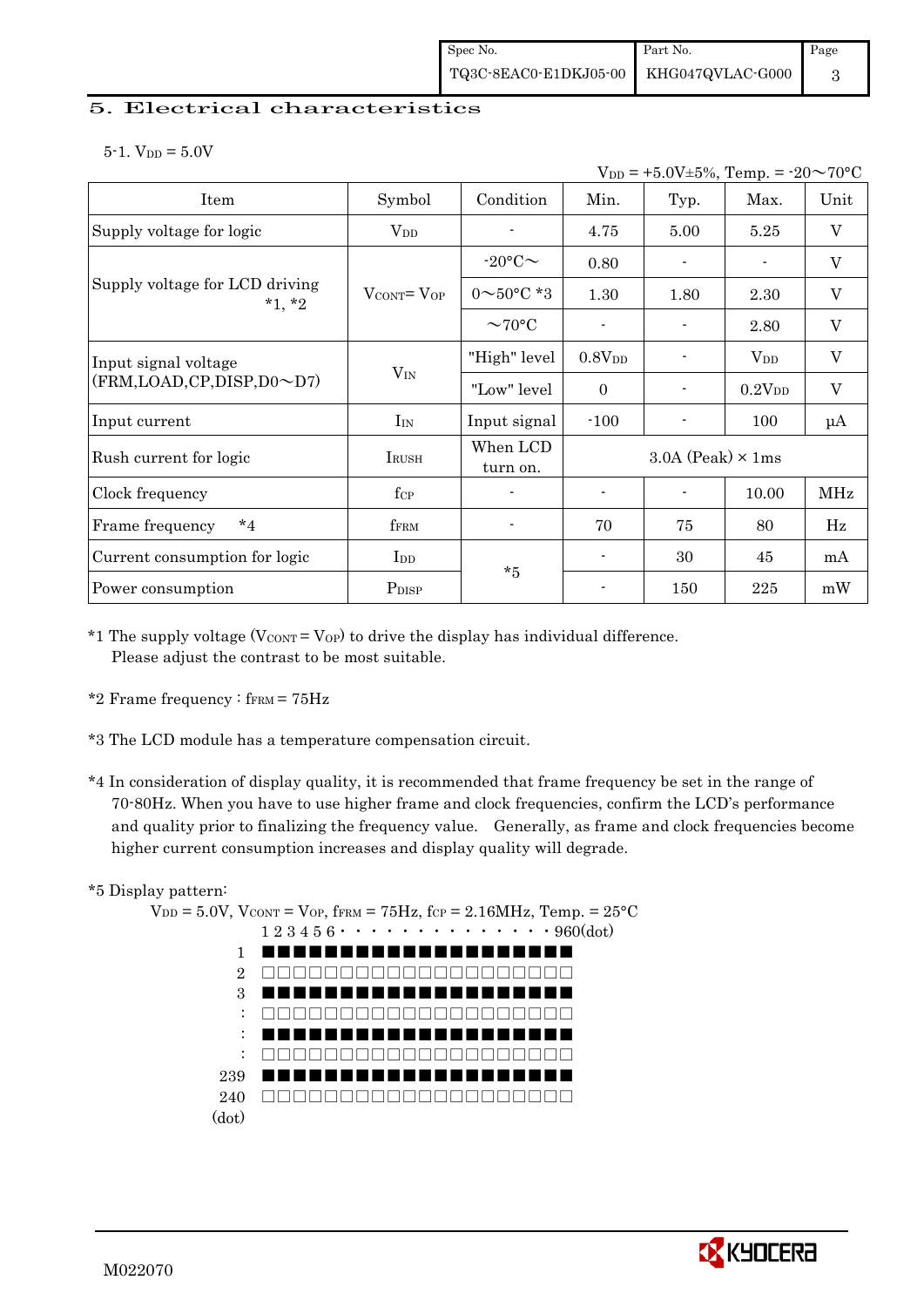Spec No. TQ3C-8EAC0-E1DKJ05-00 Part No. KHG047QVLAC-G000 Page 4

#### $5 - 2.$  V<sub>DD</sub> =  $3.3V$

 $V_{DD} = +3.3V \pm 0.3V$ , Temp. =  $-20 \sim 70$ °C

| Item                                       | Symbol                            | Condition                | Min.                       | Typ. | Max.               | Unit        |
|--------------------------------------------|-----------------------------------|--------------------------|----------------------------|------|--------------------|-------------|
| Supply voltage for logic                   | $\rm V_{DD}$                      |                          | $3.0\,$                    | 3.3  | 3.6                | V           |
|                                            |                                   | $-20\textdegree C$       | 0.80                       |      |                    | V           |
| Supply voltage for LCD driving<br>$*1, *2$ | $V_{\text{CONT}} = V_{\text{OP}}$ | $0 \sim 50^{\circ}$ C *3 | 1.30                       | 1.80 | 2.30               | V           |
|                                            |                                   | $70^{\circ}$ C           |                            |      | 2.80               | V           |
| Input signal voltage                       |                                   | "High" level             | 0.8V <sub>DD</sub>         |      | $\rm V_{DD}$       | $\mathbf V$ |
| $(FRM, LOAD, CP, DISP, D0 \sim D7)$        | $V_{IN}$                          | "Low" level              | $\Omega$                   |      | 0.2V <sub>DD</sub> | $\rm V$     |
| Input current                              | $I_{IN}$                          | Input signal             | $-100$                     |      | 100                | $\mu A$     |
| Rush current for logic                     | IRUSH                             | When LCD<br>turn on.     | $3.0A$ (Peak) $\times$ 1ms |      |                    |             |
| Clock frequency                            | $f_{\rm CP}$                      |                          |                            |      | 10.00              | <b>MHz</b>  |
| $*_{4}$<br>Frame frequency                 | fFRM                              |                          | 70                         | 75   | 80                 | Hz          |
| Current consumption for logic              | $_{\rm{LDD}}$                     | $*5$                     |                            | 45   | 68                 | mA          |
| Power consumption                          | P <sub>DISP</sub>                 |                          |                            | 150  | 225                | mW          |

 $*1$  The supply voltage (V $_{\text{CONT}} =$  V<sub>OP</sub>) to drive the display has individual difference. Please adjust the contrast to be most suitable.

- \*2 Frame frequency :  $f_{\text{FRM}} = 75 \text{Hz}$
- \*3 The LCD module has a temperature compensation circuit.
- \*4 In consideration of display quality, it is recommended that frame frequency be set in the range of 70-80Hz. When you have to use higher frame and clock frequencies, confirm the LCD's performance and quality prior to finalizing the frequency value. Generally, as frame and clock frequencies become higher current consumption increases and display quality will degrade.

#### \*5 Display pattern:



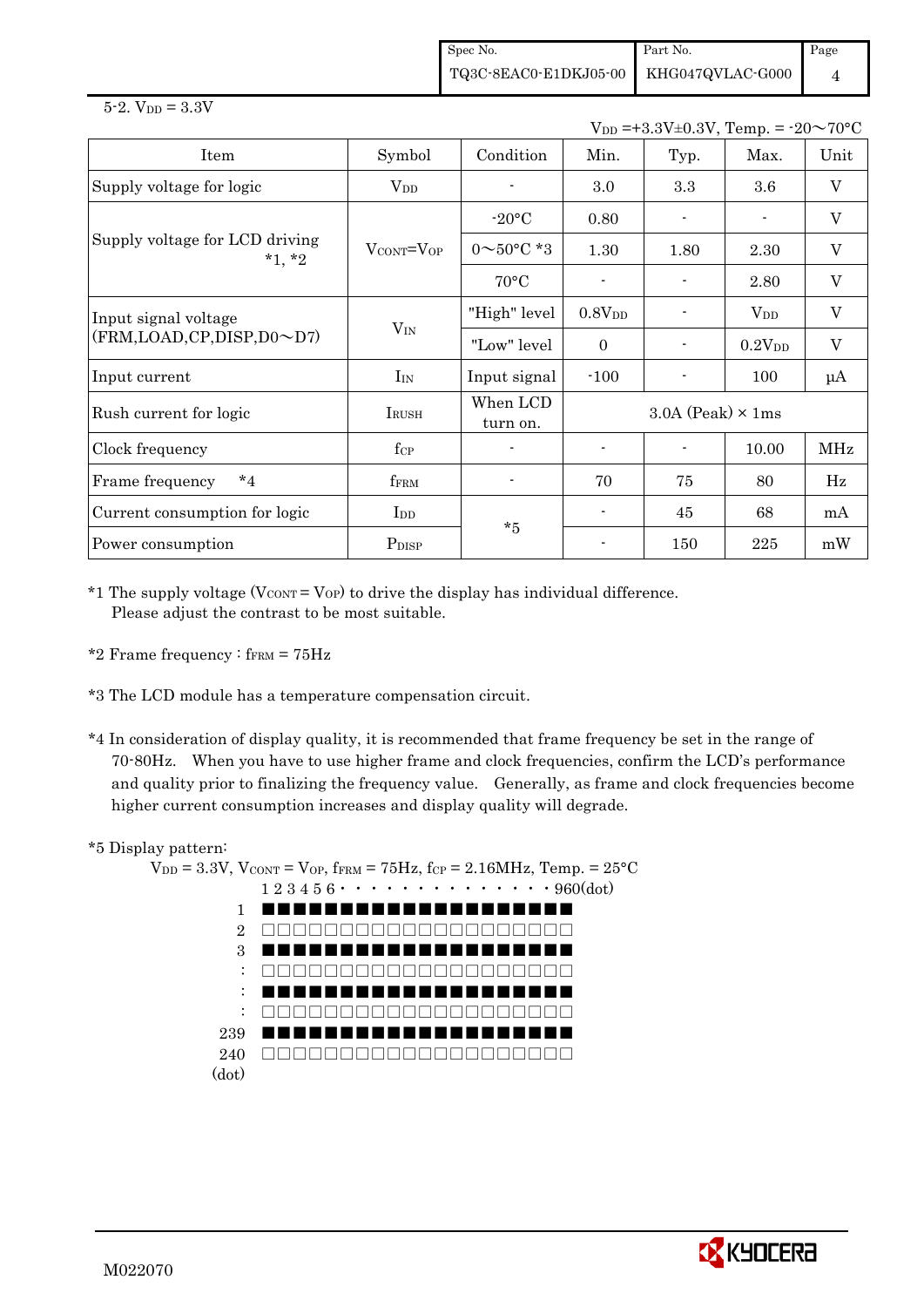#### 6. Optical characteristics

#### 6-1. Reflective mode

Measuring spot =  $\phi$  6.0mm, Temp. = 25°C

| Item           |      | Symbol              | Condition                   | Min.   | Typ. | Max.                     | Unit |
|----------------|------|---------------------|-----------------------------|--------|------|--------------------------|------|
|                | Rise | $\tau_r$            | $\theta = \phi = 0^{\circ}$ |        | 350  | 450                      | ms   |
| Response time  | Down | T d                 | $\theta = \phi = 0^{\circ}$ |        | 230  | 330                      | ms   |
| Contrast ratio |      | CR                  | $\theta = \phi = 0^{\circ}$ | 5      | 10   | $\overline{\phantom{0}}$ | -    |
| Reflectance    |      | $\boldsymbol{\rho}$ | $\blacksquare$              | $15\,$ | 30   | $\overline{\phantom{0}}$ | $\%$ |

Optimum contrast is obtained by adjusting the LCD driving voltage  $(V_{OP})$  while at the viewing angle of  $\theta = \phi = 0^{\circ}$ .

#### 6-2. Transmissive mode

|                     |       |                |                             | Measuring spot = $\phi$ 6.0mm, Temp. = 25°C |       |       |                          |  |
|---------------------|-------|----------------|-----------------------------|---------------------------------------------|-------|-------|--------------------------|--|
| Item                |       | Symbol         | Condition                   | Min.                                        | Typ.  | Max.  | Unit                     |  |
|                     | Rise  | $\tau_r$       | $\theta = \phi = 0^{\circ}$ |                                             | 350   | 450   | ms                       |  |
| Response time       | Down  | T d            | $\theta = \phi = 0^{\circ}$ |                                             | 230   | 330   | ms                       |  |
|                     |       | $\theta$ upper |                             |                                             | 20    |       |                          |  |
|                     |       | $\theta$ LOWER |                             |                                             | 30    |       | deg.                     |  |
| Viewing angle range |       | $\phi$ left    | $CR \geq 2$                 |                                             | 50    |       |                          |  |
|                     |       | $\phi$ RIGHT   |                             | $\overline{\phantom{a}}$                    | 50    |       | deg.                     |  |
| Contrast ratio      |       | CR             | $\theta = \phi = 0^{\circ}$ | 12                                          | 25    |       | $\overline{\phantom{a}}$ |  |
| <b>Brightness</b>   |       | L              | IF=10mA/Line                | 20                                          | 30    |       | cd/m <sup>2</sup>        |  |
|                     | Red   | $\mathbf x$    | $\theta = \phi = 0^{\circ}$ | (TBD)                                       | (TBD) | (TBD) |                          |  |
|                     |       | y              |                             | (TBD)                                       | (TBD) | (TBD) |                          |  |
|                     |       | $\mathbf x$    | $\theta = \phi = 0^{\circ}$ | (TBD)                                       | (TBD) | (TBD) |                          |  |
| Chromaticity        | Green | y              |                             | (TBD)                                       | (TBD) | (TBD) |                          |  |
| coordinates         |       | $\mathbf x$    | $\theta = \phi = 0^{\circ}$ | (TBD)                                       | (TBD) | (TBD) |                          |  |
|                     | Blue  | У              |                             | (TBD)                                       | (TBD) | (TBD) |                          |  |
|                     |       | $\mathbf X$    |                             | (TBD)                                       | (TBD) | (TBD) |                          |  |
|                     | White | $\mathbf{y}$   | $\theta = \phi = 0^{\circ}$ | (TBD)                                       | (TBD) | (TBD) |                          |  |

Optimum contrast is obtained by adjusting the LCD driving voltage  $(V_{OP})$  while at the viewing angle of  $\theta = \phi = 0^{\circ}$ .

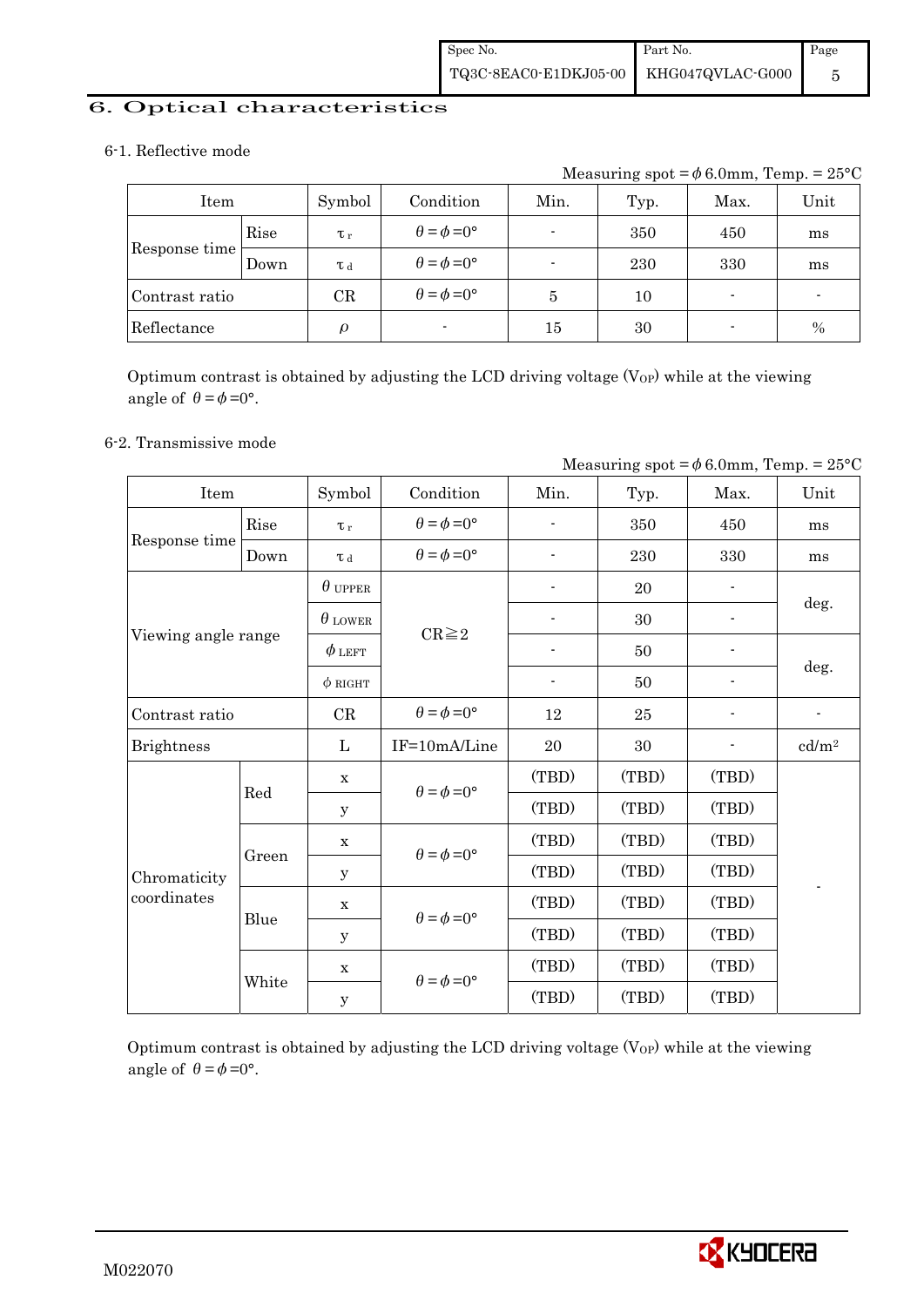#### 6-3. Definition of reflectance

$$
\rho (Reflectance) = \frac{Measured reflection brightness}{Reflection brightness against standard white board} \times 100\%
$$

6-4. Definition of contrast ratio (Reflective mode)

$$
CR(Contrast ratio) = \frac{Reflectance at all pixels "White"
$$
Reflectance at all pixels "Black"

6-5. Definition of contrast ratio (Transmissive mode)

$$
CR(Contrast ratio) = \frac{Brightness with all pixels "White" }{Brightness with all pixels "Black"}
$$

6-6. Definition of VOP



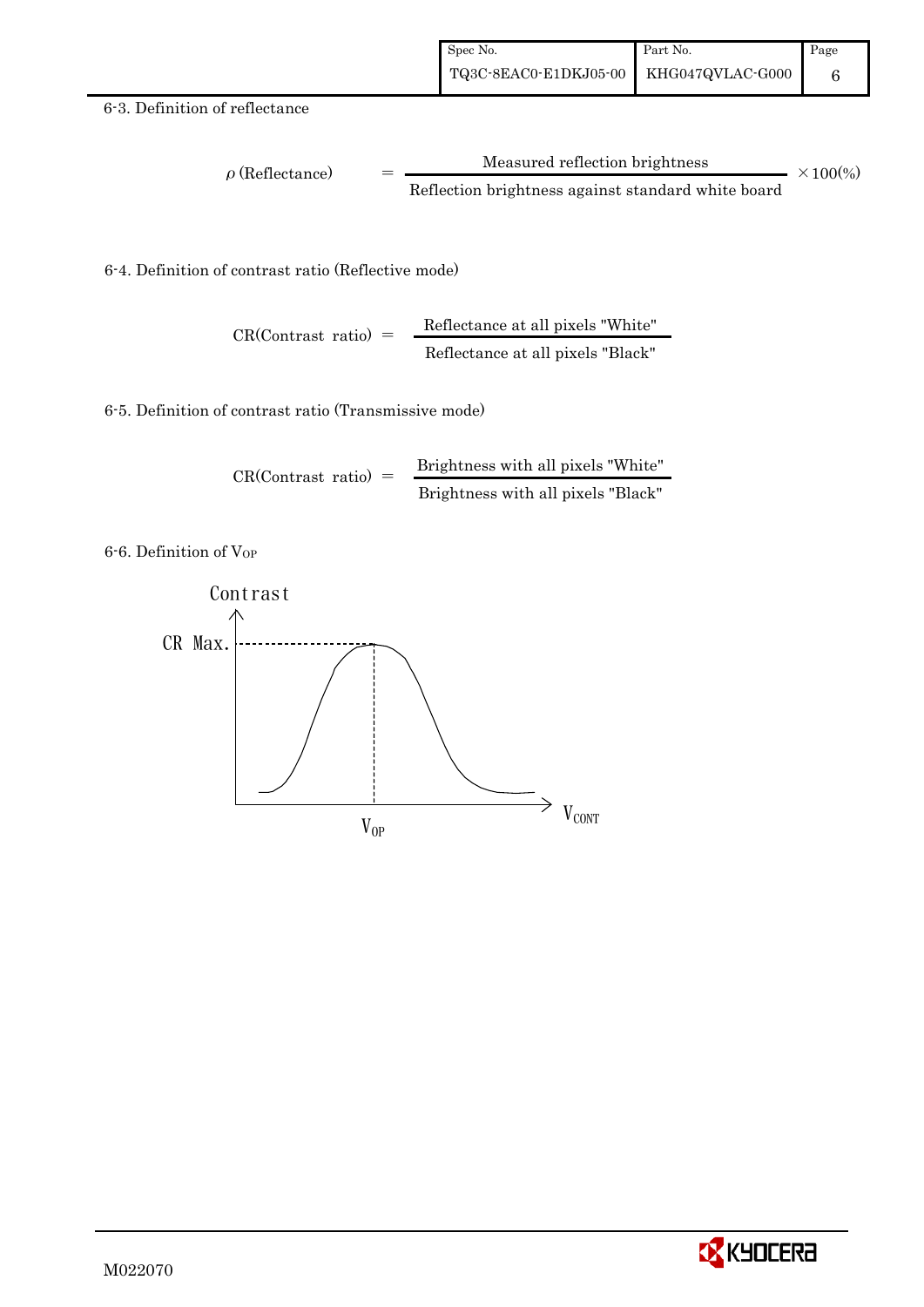10%

# 6-7. Definition of response time  $\ddot{\phantom{a}}$ Black | White | Black - 71 6-8. Definition of viewing angle 90%  $\overline{\times}$ ₹ τr  $\tau$ <sub>d</sub>





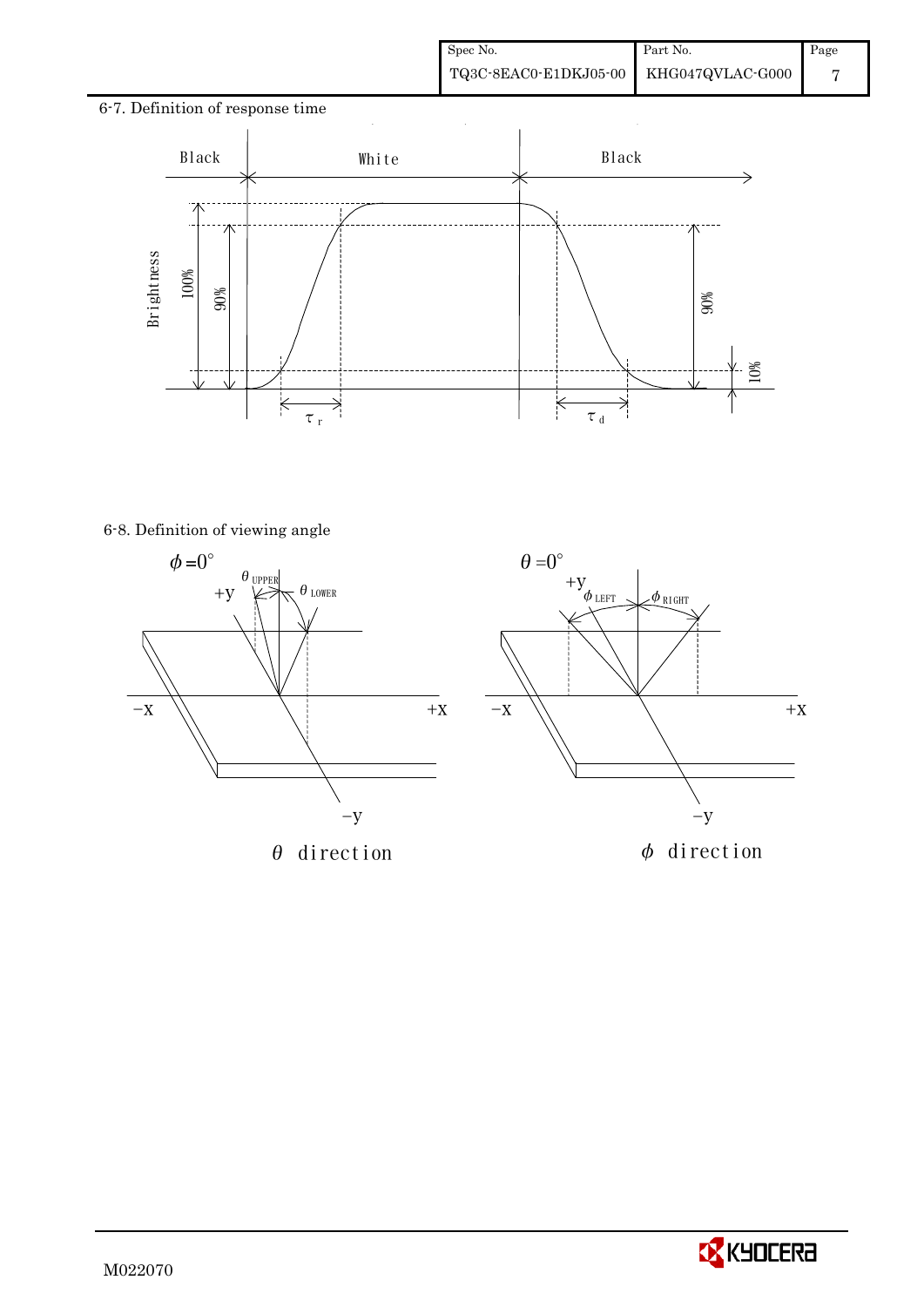#### 6-9. Brightness measuring points



- 1) Rating is defined on the average in the viewing area.
- 2) Measured 30 minutes after the LED is powered on. (Ambient temp. = 25°C)
- 3) Backlight : IF=10mA / 1 LED line

6-10. Measurement method of reflectance (Reflectance)



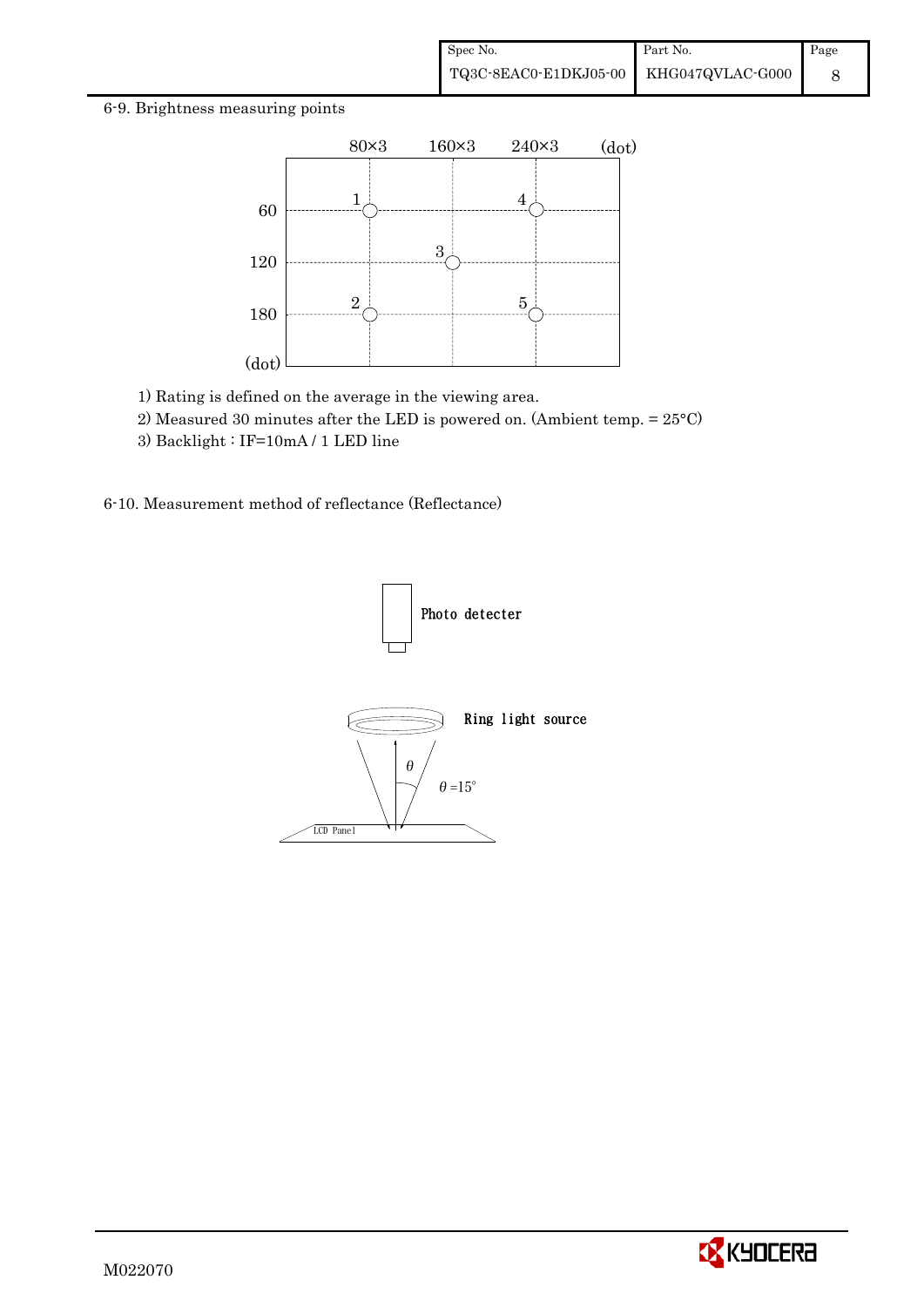### 7. Circuit block diagram



7-1. Power supply



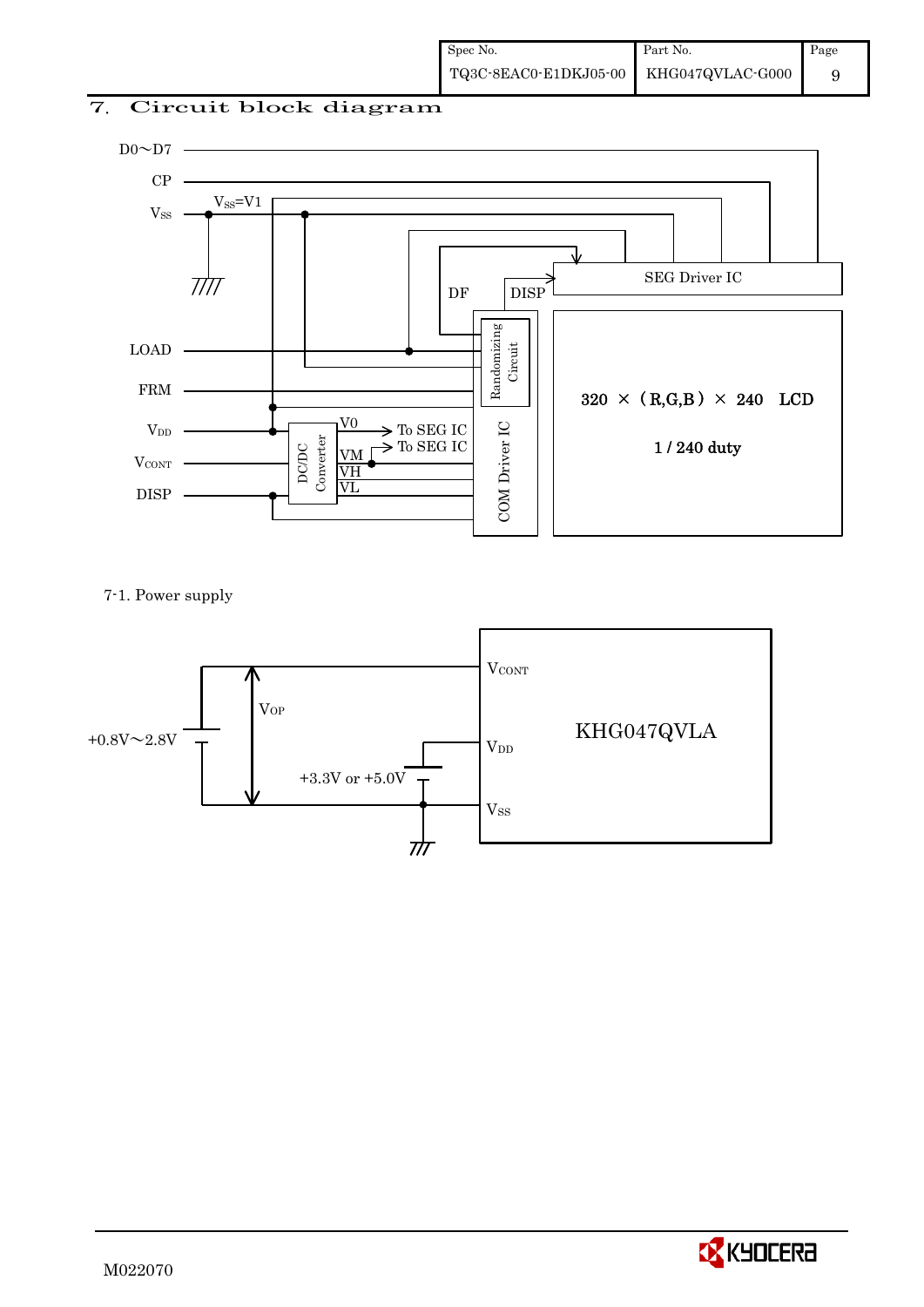#### 8. Interface signals

| No.             | Symbol         | Description                                  | Level                             |
|-----------------|----------------|----------------------------------------------|-----------------------------------|
| 1               | <b>FRM</b>     | Synchronous signal for driving scanning line | H                                 |
| $\overline{2}$  | <b>LOAD</b>    | Data signal latch clock                      | $\text{H} \rightarrow \text{L}$   |
| 3               | CP             | Data signal shift clock                      | $\mathrm{H}\rightarrow\mathrm{L}$ |
| $\overline{4}$  | <b>DISP</b>    | Display control signal                       | H(ON), L(OFF)                     |
| $\bf 5$         | $V_{DD}$       | Power supply for logic                       | $\overline{a}$                    |
| $6\phantom{1}6$ | $V_{SS}$       | <b>GND</b>                                   |                                   |
| $\overline{7}$  | <b>VCONT</b>   | LCD adjust voltage                           |                                   |
| 8               | D7             |                                              |                                   |
| 9               | D <sub>6</sub> |                                              |                                   |
| 10              | D <sub>5</sub> |                                              |                                   |
| 11              | D <sub>4</sub> |                                              |                                   |
| 12              | D <sub>3</sub> | Display data                                 | H(ON), L(OFF)                     |
| 13              | D2             |                                              |                                   |
| 14              | D <sub>1</sub> |                                              |                                   |
| 15              | D <sub>0</sub> |                                              |                                   |
| 16              | $V_{DD}$       |                                              |                                   |
| $17\,$          | $V_{DD}$       | Power supply for logic                       |                                   |
| 18              | $V_{SS}$       |                                              |                                   |
| 19              | $V_{SS}$       | <b>GND</b>                                   |                                   |
| 20              | $V_{SS}$       |                                              |                                   |

#### 8-1. Pin assignment of LCD panel

 $\rm{LCD~connector} \hspace{1.5cm} : \hspace{.3cm} 08\text{-}6210\text{-}020\text{-}340\text{-}800+ \hspace{.3cm} (\rm{ELCO})$ Recommended matching FFC or FPC  $\qquad : 0.5$ mm pitch

- 
- 
- 8-2. Pin assignment of LED

| No.            | Symbol      | Description                   |  |  |
|----------------|-------------|-------------------------------|--|--|
| 1              | VinB        |                               |  |  |
| $\overline{2}$ | VinB        |                               |  |  |
| 3              | VinB        | Supply voltage                |  |  |
| $\overline{4}$ | VinB        |                               |  |  |
| 5              | <b>BLEN</b> | Backlight ON-OFF (H:ON,L:OFF) |  |  |
| 6              | <b>VBRT</b> | Brightness adjust voltage     |  |  |
| 7              | GND         |                               |  |  |
| 8              | GND         | <b>GND</b>                    |  |  |
| 9              | <b>GND</b>  |                               |  |  |
| 10             | <b>GND</b>  |                               |  |  |

LCD side connector : 08-6210-010-340-800+ (ELCO) Recommended matching FFC or FPC : 0.5mm pitch

- 
- 

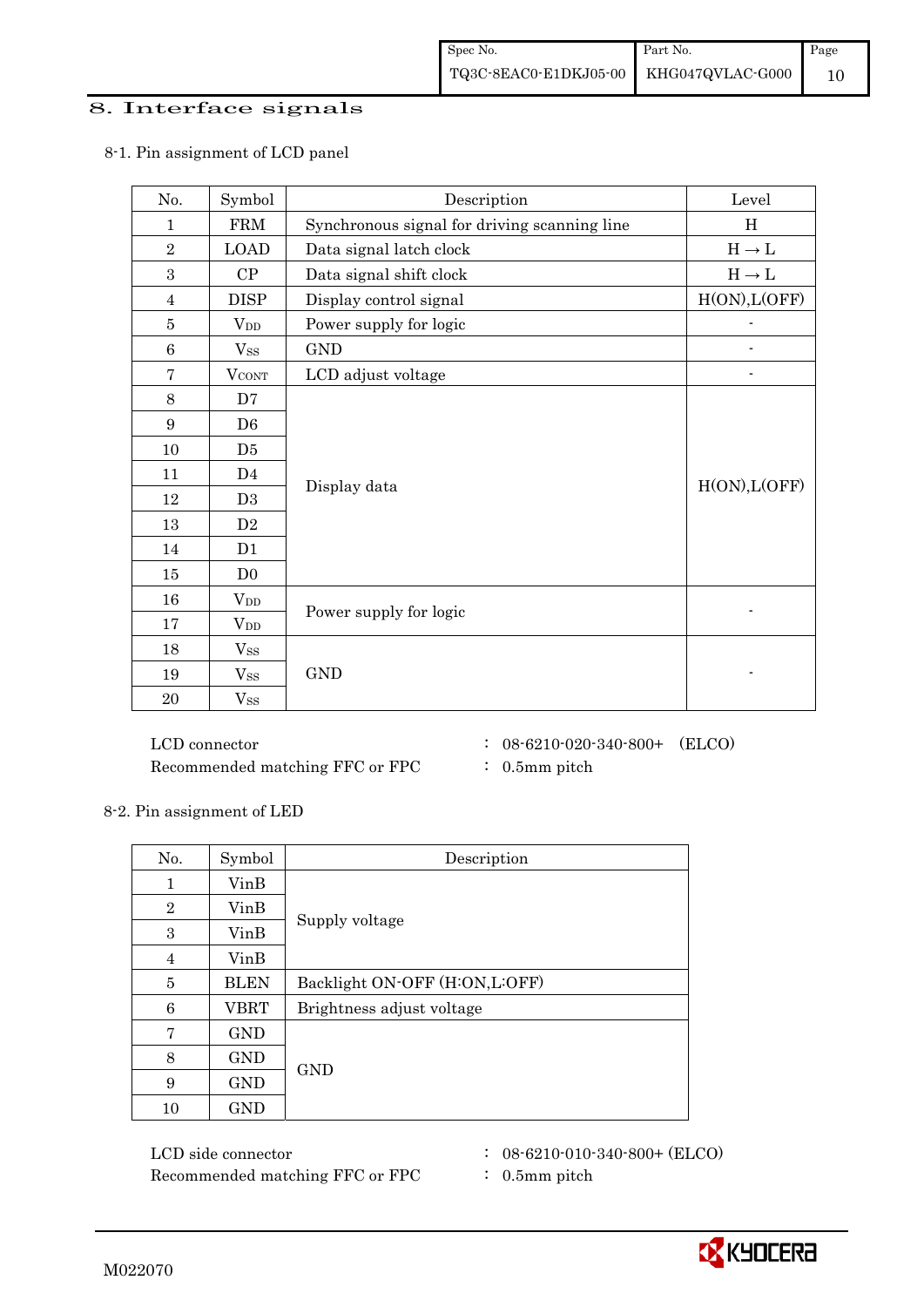#### 9. Interface timing chart



\* The cycle of the LOAD signal should be stable and continuously applied without interruption.

\* The above-mentioned timing chart is a reference to set up a LCD module, not an electrical rating.

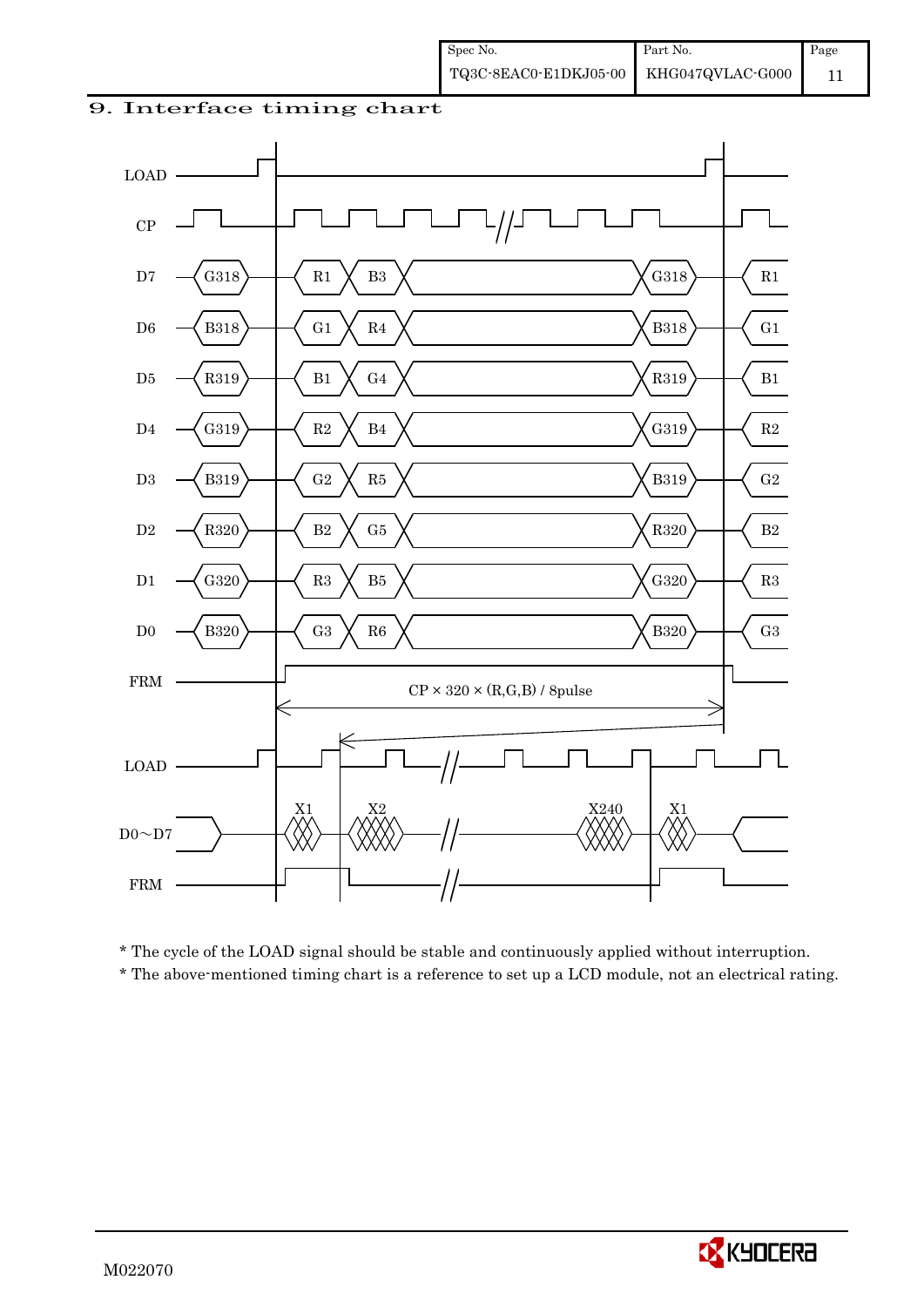#### 10. Data and screen



#### 11. Input timing characteristics



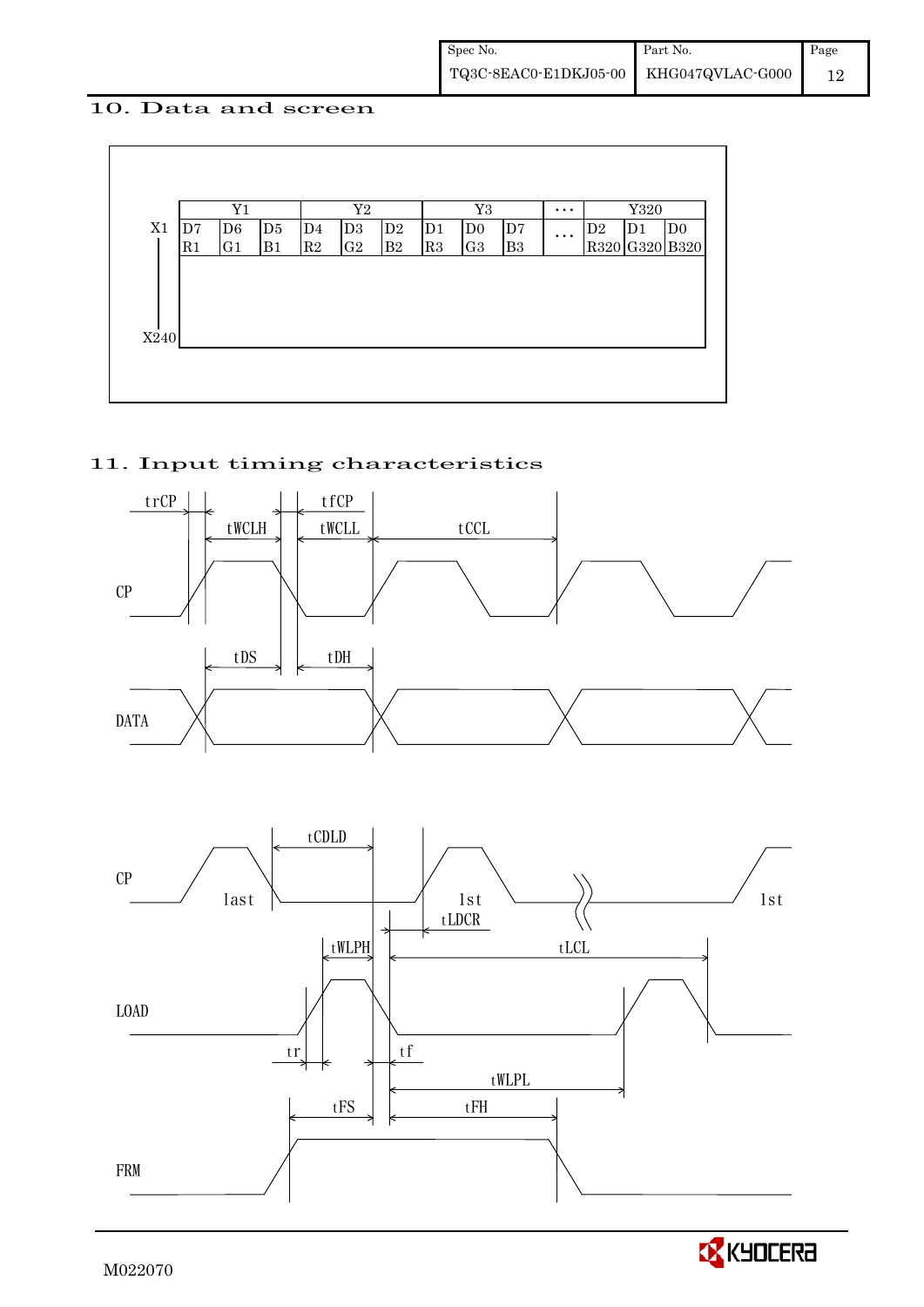| Spec No.                               | Part No. | Page |
|----------------------------------------|----------|------|
| TQ3C-8EAC0-E1DKJ05-00 KHG047QVLAC-G000 |          | 13   |

### 11-1. Switching characteristics  $(V_{DD} = 5.0V)$

|                                  | Input characteristics : $V_{DD} = +5.0V \pm 5\%$ , Temp. = -20~70°C |        |                          |                          |      |
|----------------------------------|---------------------------------------------------------------------|--------|--------------------------|--------------------------|------|
| Item                             |                                                                     | Symbol | Min.                     | Max.                     | Unit |
| CP cycle                         | $*_{1}$                                                             | tCCL   | 100                      |                          | ns   |
| CP"H" pulse width                |                                                                     | tWCLH  | 30                       | $\blacksquare$           | ns   |
| CP"L" pulse width                |                                                                     | tWCLL  | 30                       | $\overline{\phantom{a}}$ | ns   |
| CP rise up time                  |                                                                     | trCP   | $\blacksquare$           | 15                       | ns   |
| CP fall down time                |                                                                     | tfCP   | $\overline{\phantom{a}}$ | 15                       | ns   |
| Data set up time                 |                                                                     | tDS    | 25                       | $\overline{\phantom{a}}$ | ns   |
| Data hold time                   |                                                                     | $t$ DH | 25                       | $\blacksquare$           | ns   |
| LOAD "H" pulse width             |                                                                     | tWLPH  | 40                       | $\overline{\phantom{a}}$ | ns   |
| LOAD "L" pulse width             |                                                                     | tWLPL  | 400                      | $\blacksquare$           | ns   |
| LOAD cycle                       | $*$                                                                 | tLCL   | 500                      | $\overline{\phantom{a}}$ | ns   |
| $CP \rightarrow$ LOAD delay time |                                                                     | tCDLD  | 60                       | $\overline{\phantom{a}}$ | ns   |
| $LOAD \rightarrow CP$ delay time |                                                                     | tLDCR  | 60                       | $\blacksquare$           | ns   |
| Input signal rise up time        |                                                                     | tr     | $\overline{\phantom{a}}$ | 20                       | ns   |
| Input signal fall down time      |                                                                     | tf     | $\overline{\phantom{a}}$ | 20                       | ns   |
| FRM data set up time             |                                                                     | tFS    | 120                      | $\blacksquare$           | ns   |
| FRM data hold time               |                                                                     | tFH    | 30                       | $\blacksquare$           | ns   |

\*1 CP cycle is adjusted so that FRM signal is 75Hz.

\*2 LOAD cycle is constant.

### 11-2. Switching characteristics  $(V_{DD} = 3.3V)$

|                                  | Input characteristics $\therefore$ V <sub>DD</sub> = +3.3V ± 0.3V, Temp. = -20 $\sim$ 70°C |        |                          |                          |      |
|----------------------------------|--------------------------------------------------------------------------------------------|--------|--------------------------|--------------------------|------|
| Item                             |                                                                                            | Symbol | Min.                     | Max.                     | Unit |
| CP cycle                         | $*_{1}$                                                                                    | tCCL   | 100                      |                          | ns   |
| CP"H" pulse width                |                                                                                            | tWCLH  | 40                       | $\blacksquare$           | ns   |
| CP"L" pulse width                |                                                                                            | tWCLL  | 40                       | $\overline{\phantom{a}}$ | ns   |
| CP rise up time                  |                                                                                            | trCP   | $\overline{\phantom{a}}$ | 20                       | ns   |
| CP fall down time                |                                                                                            | tfCP   | $\overline{\phantom{a}}$ | 20                       | ns   |
| Data set up time                 |                                                                                            | tDS    | 35                       | $\blacksquare$           | ns   |
| Data hold time                   |                                                                                            | $t$ DH | 35                       | $\overline{\phantom{a}}$ | ns   |
| LOAD "H" pulse width             |                                                                                            | tWLPH  | 50                       | $\overline{\phantom{a}}$ | ns   |
| LOAD "L" pulse width             |                                                                                            | tWLPL  | 400                      | $\overline{\phantom{a}}$ | ns   |
| LOAD cycle                       | $*$                                                                                        | tLCL   | 500                      | $\blacksquare$           | ns   |
| $CP \rightarrow$ LOAD delay time |                                                                                            | tCDLD  | 60                       | $\overline{\phantom{a}}$ | ns   |
| $LOAD \rightarrow CP$ delay time |                                                                                            | tLDCR  | 80                       | $\blacksquare$           | ns   |
| Input signal rise up time        |                                                                                            | tr     | $\overline{\phantom{a}}$ | 20                       | ns   |
| Input signal fall down time      |                                                                                            | tf     | $\blacksquare$           | 20                       | ns   |
| FRM data set up time             |                                                                                            | tFS    | 120                      | $\overline{\phantom{a}}$ | ns   |
| FRM data hold time               |                                                                                            | tFH    | 30                       |                          | ns   |

\*1 CP cycle is adjusted so that FRM signal is 75Hz.

\*2 LOAD cycle is constant.

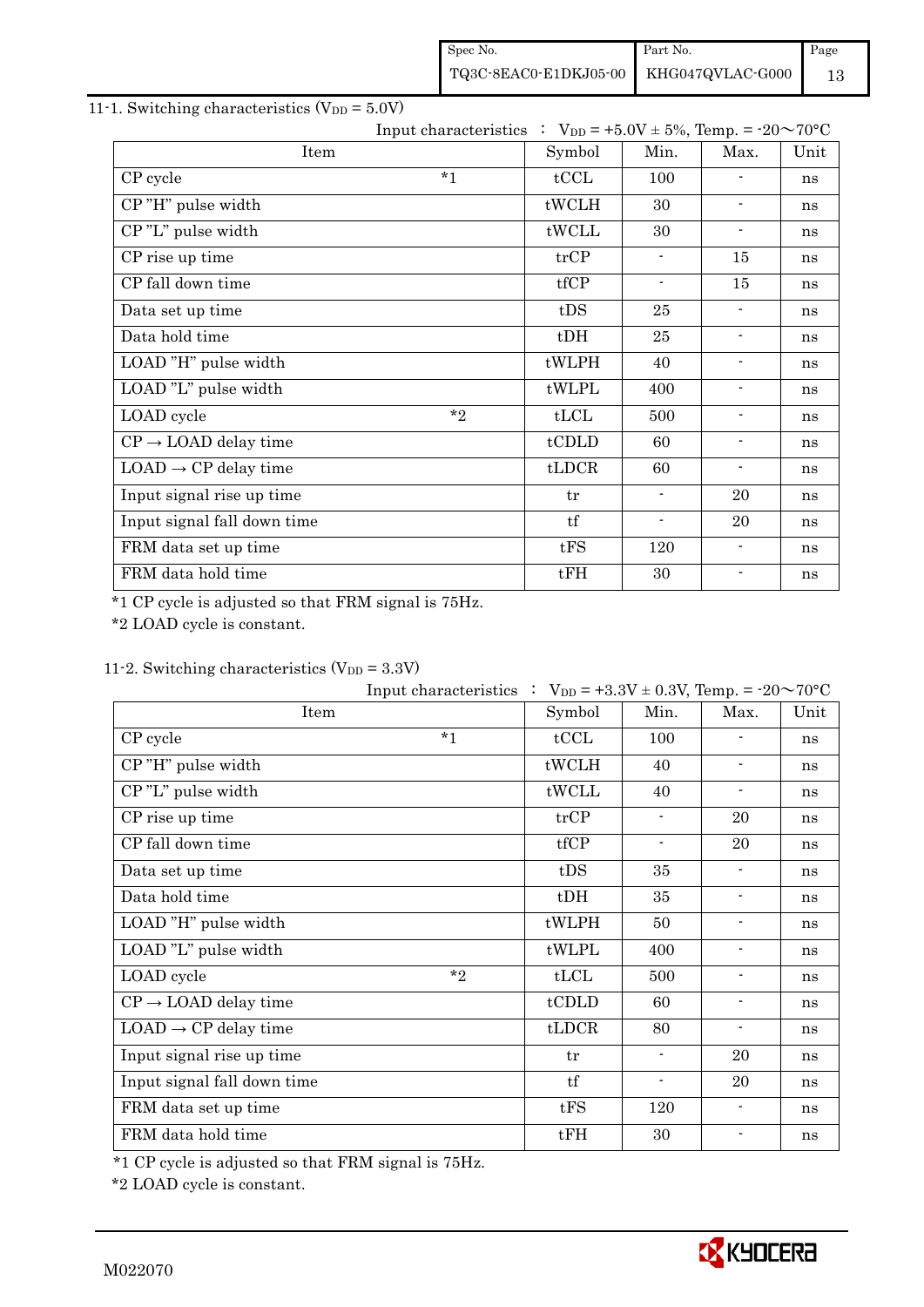#### 12. Supply voltage sequence condition

In normal operation, logic within the LCD module reverses the polarity of the drive voltage every few lines to prevent DC damage to the liquid crystal material. But when a voltage is present on  $V_{\text{CONT}}$  outside of the time when the  $V_{\text{DD}}$  logic voltage is stable, a drive voltage is applied to the liquid crystal material without the polarity reversals. This sometimes result in a deterioration of display quality and a reduction in life time.



\* Input signal: FRM, LOAD, CP, D0~D7

- \* The above sequence should be designed as to maintain each normal voltage when the liquid crystal module load is applied to your system.
- \* Control the supply voltage sequence to not float any signal line when the LCD panel is being driven.

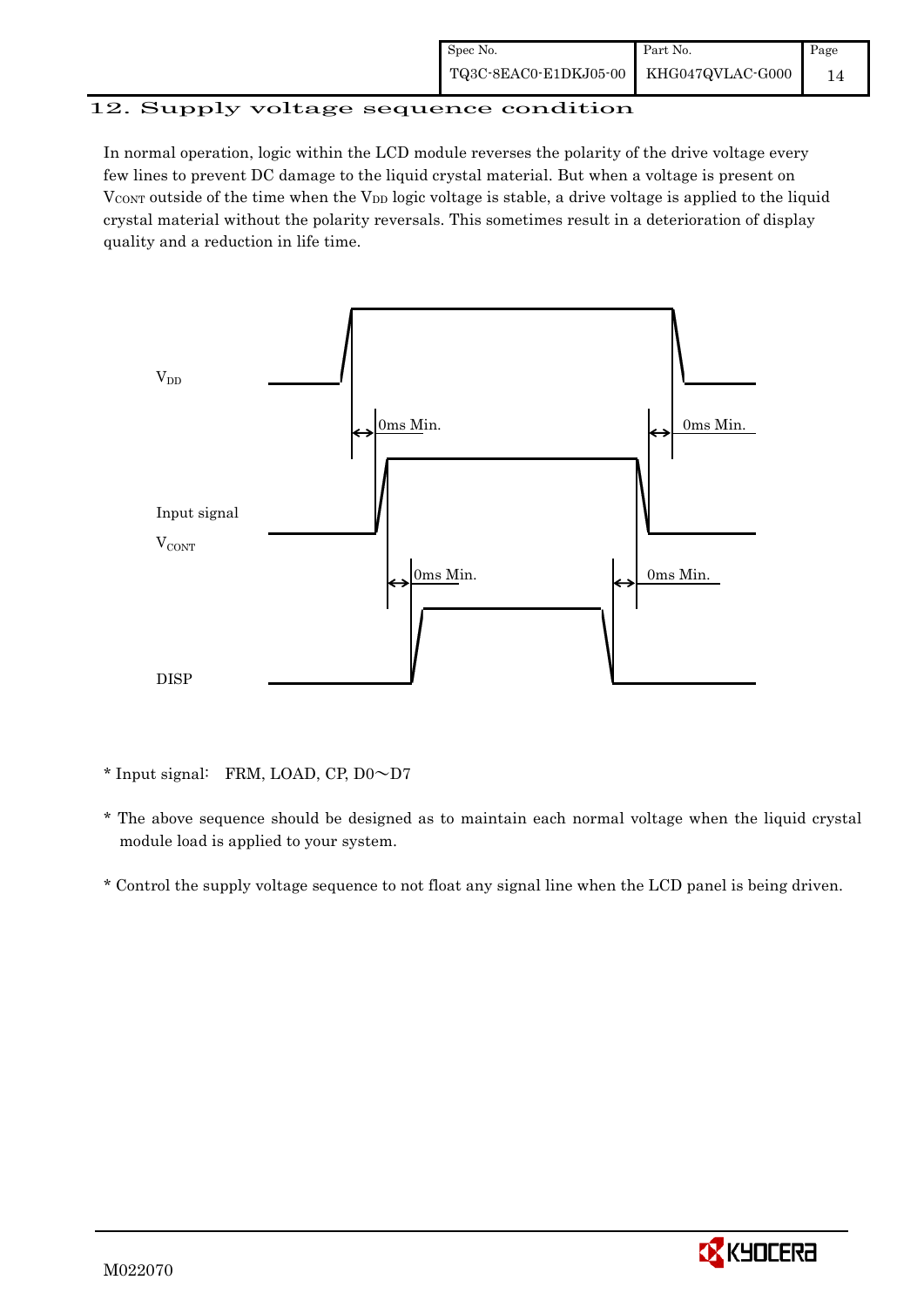#### 13. Backlight characteristics

| LED ratings                   |                          |               |          |               |              | Temp. = $25^{\circ}$ C         |
|-------------------------------|--------------------------|---------------|----------|---------------|--------------|--------------------------------|
| Item                          | Symbol                   | Min.          | Typ.     | Max.          | Unit         | <b>Note</b>                    |
| Supply voltage                | VinB                     | 3.0           |          | 5.5           | $\rm V$      | $-20\sim70^{\circ}$ C          |
| $ON-OFF(H)$                   |                          | $0.8V$ in $B$ |          | VinB          | V            | $-20\sim70^{\circ}$ C          |
| $ON-OFF(L)$                   | <b>BLEN</b>              | 0.0           |          | $0.2$ Vin $B$ |              | $-20\sim70^{\circ}$ C          |
| LED forward current           | <b>IF</b>                |               | 10.0     |               |              | $*_{1}$<br>VBRT= $0 \sim 0.8V$ |
| $*1*2*5$                      |                          |               | 2.0      |               | mA           | $*1*2$<br><b>VBRT=2.8V</b>     |
|                               |                          |               | (TBD)    | (TBD)         |              | $VinB=3.3V$ , IF= $10mA$<br>*1 |
| Supply current                | <b>I</b> in <sub>B</sub> |               | (TBD)    | (TBD)         | mA           | $VinB=5.0V$ , IF=10mA<br>*1    |
| Operation life time<br>$*3*4$ | T                        |               | (40,000) |               | $\mathbf{h}$ | $*1$<br>$IF=10mA$              |

\*1 For each LED.

\*2 An input current below 5.0mA may reduce the brightness uniformity of the LED backlight. This is because the amount of light from each LED chip is different. Therefore, please evaluate carefully before finalizing the input current.

\*3 When brightness decrease 50% of initial brightness.

\*4 Life time is estimated data. (Condition: IF=10mA, Ta=25㷄 in chamber)

\*5 VBRT-IF characteristics



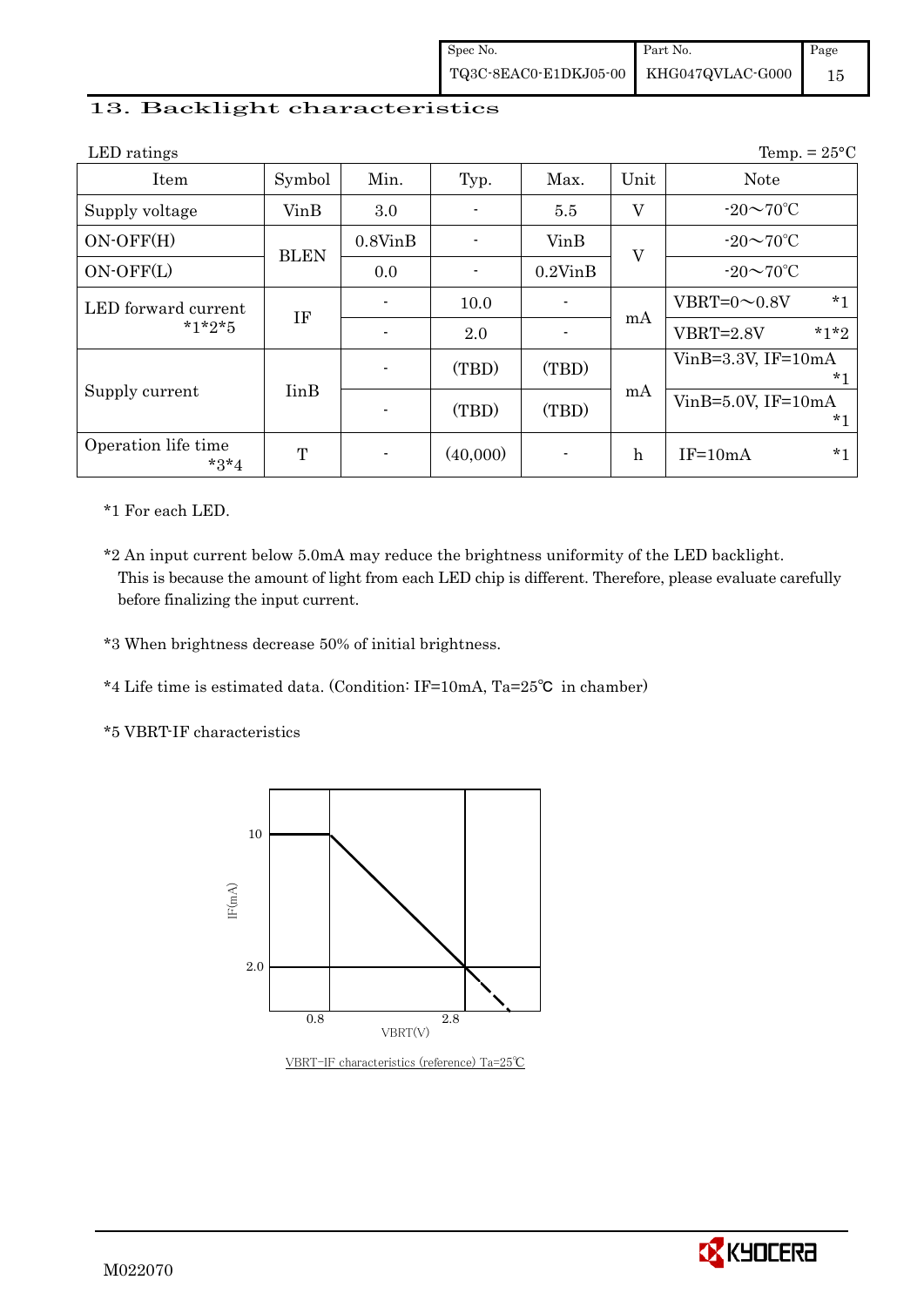- \* When you start-up, please charge in sequence of VinB->BLEN, or VBRT. When you shut-down, please stop in sequence of BLEN and/or VBRT->VinB.
- \* Please do not connect the other than our backlight to this output connector on the PCB.
- \* In case VDD and VinB are supplied by a single power source, VDD & VinB, and GND are connected directly and separately from the output on the power source. If the common wire are used for VDD & VinB, and for GND, and are split near the PCB, and connect to each LCD driving circuit and backlight driving circuit, a flicker might be occurred due to a ripple between the both circuit.



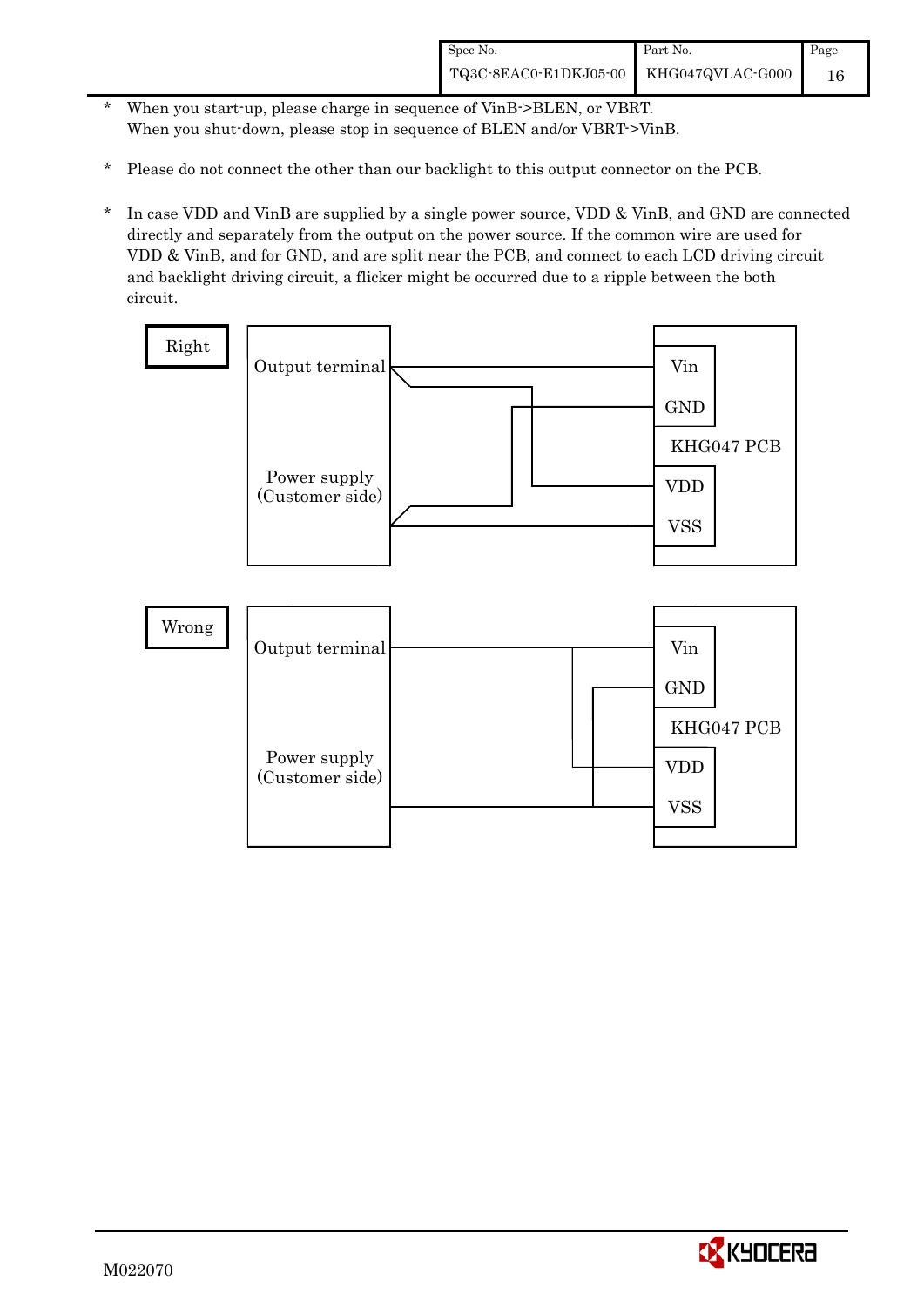#### 14. Lot number identification

The lot number shall be indicated on the back of the backlight case of each LCD.

KHG047QVLAC-G000  $\cdot$  OO  $\cdot$  OO  $\cdot$  O MADE IN OOOOO

| $\downarrow \downarrow \quad \downarrow \quad \downarrow$ |  | $\downarrow$ |
|-----------------------------------------------------------|--|--------------|
| $12 \quad 3 \quad 4$                                      |  | $-5$         |

- No1. No5. above indicate
	- 1. Year code
	- 2. Month code
	- 3. Date
	- 4. Version Number
	- 5. Country of origin (Japan or China)

| Year | 2008 | 2009 | 2010 | 2011 | 2012 | 2013 |
|------|------|------|------|------|------|------|
| Code | ັ    |      |      |      |      |      |

| Month      | Jan. | Feb. | Mar. | Apr. | May | Jun. |
|------------|------|------|------|------|-----|------|
| $\rm Code$ |      |      |      |      | ບ   |      |

| Month      | Jul. | Aug. | Sep. | $\rm Oct.$ | Nov. | Dec. |
|------------|------|------|------|------------|------|------|
| $\rm Code$ |      |      |      | ∡⊾         |      |      |

#### 15. Warranty

#### 15-1. Incoming inspection

Please inspect the LCD within one month after your receipt.

#### 15-2. Production warranty

 Kyocera warrants its LCD's for a period of 12 months from the ship date. Kyocera shall, by mutual agreement, replace or re-work defective LCD's that are shown to be Kyocera's responsibility.

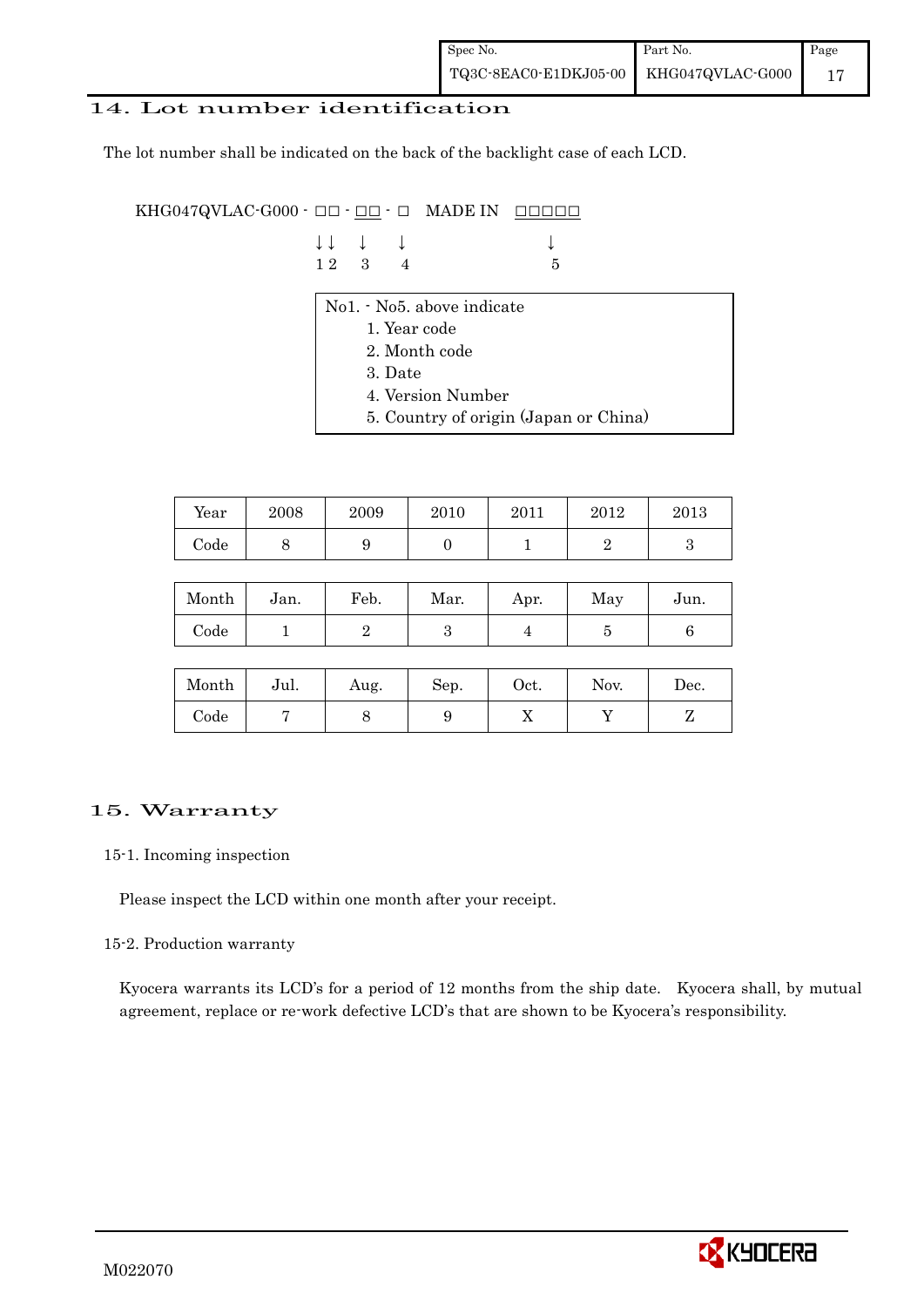#### 16. Precautions for use

- 16-1. Installation of the LCD
	- 1) The LCD module has a grounding hole. Please ground the module to prevent noise and to stabilize its performance as circumstances demand.
	- 2) A transparent protection plate shall be added to protect the LCD and its polarizer.
	- 3) The LCD shall be installed so that there is no pressure on the LSI chips.
	- 4) The LCD shall be installed flat, without twisting or bending.
	- 5) Please design the housing window so that its edges are between the active area and the effective area of the LCD screen.
	- 6) A transparent protection sheet is attached to the polarizer. Please remove the protection film slowly before use, paying attention to static electricity.

#### 16-2. Static electricity

- 1) Since CMOS ICs are mounted directly onto the LCD glass, protection from static electricity is required.
- 2) Workers should use body grounding. Operator should wear ground straps.

#### 16-3. LCD operation

- 1) The LCD shall be operated within the limits specified. Operation at values outside of these limits may shorten life, and/or harm display images.
- 2) Adjust the "Supply voltage for LCD driving  $(V_{\text{CONT}})$ " to obtain optimum viewing angle and contrast ratio.

#### 16-4. Storage

- 1) The LCD shall be stored within the temperature and humidity limits specified. Store in a dark area, and protect the LCD from direct sunlight or fluorescent light.
- 2) Always store the LCD so that it is free from external pressure onto it.

#### 16-5. Usage

- 1) DO NOT store in a high humidity environment for extended periods. Polarizer degradation bubbles, and/or peeling off of the polarizer may result.
- 2) The front polarizer is easily scratched or damaged. Prevent touching it with any hard material, and from being pushed or rubbed.
- 3) The LCD screen may be cleaned by wiping the screen surface with a soft cloth or cotton pad using a little Ethanol.
- 4) Water may cause damage or discoloration of the polarizer. Clean condensation or moisture from any source immediately.
- 5) Always keep the LCD free from condensation during testing. Condensation may permanently spot or stain the polarizer.
- 6) Do not pull the LED FPC and do not bend the root of the wires. Housing should be designed to protect LED FPC from external stress.
- 7) Do not disassemble LCD module because it will result in damage.
- 8) This Kyocera LCD module has been specifically designed for use in general electronic devices, but not for use in a special environment such as usage in an active gas. Hence, when the LCD is supposed to be used in a special environment, evaluate the LCD thoroughly beforehand and do not expose the LCD to chemicals such as an active gas.
- 9) Please do not use solid-base image pattern for long hours because a temporary afterimage may appear. We recommend using screen saver etc. in cases where a solid-base image pattern must be used.
- 10) Liquid crystal may leak when the module is broken. Be careful not to let the fluid go into your eyes and mouth. In the case the fluid touches your body; rinse it off right away with water and soap.

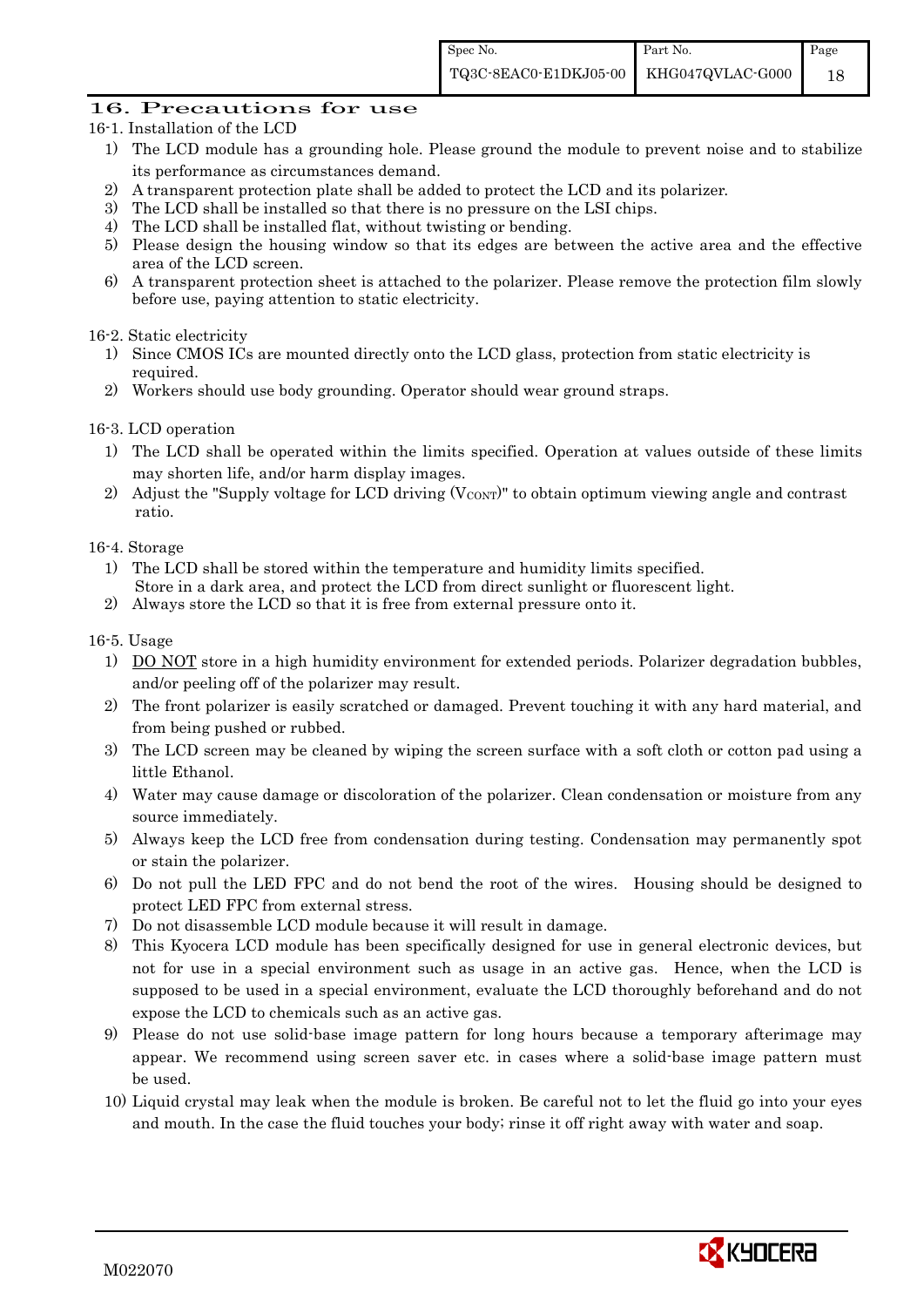#### 17. Reliability test data

| Test item                            | Test condition                                                                                        | Test time        | Judgement                                                  |                                                                            |
|--------------------------------------|-------------------------------------------------------------------------------------------------------|------------------|------------------------------------------------------------|----------------------------------------------------------------------------|
| High temp.<br>atmosphere             | $80^{\circ}$ C                                                                                        | 240h             | Display function<br>Display quality<br>Current consumption | $\therefore$ No defect<br>$\therefore$ No defect<br>$\therefore$ No defect |
| Low temp.<br>atmosphere              | $-30^{\circ}$ C                                                                                       | 240h             | Display function<br>Display quality<br>Current consumption | $\therefore$ No defect<br>: No defect<br>$\therefore$ No defect            |
| High temp.<br>humidity<br>atmosphere | $40^{\circ}$ C 90% RH                                                                                 | 240h             | Display function<br>Display quality<br>Current consumption | : No defect<br>$\therefore$ No defect<br>$\therefore$ No defect            |
| Temp. cycle                          | $-30^{\circ}$ C<br>0.5 <sub>h</sub><br>R.T.<br>0.5 <sub>h</sub><br>$80^{\circ}$ C<br>0.5 <sub>h</sub> | 10cycles         | Display function<br>Display quality<br>Current consumption | $\therefore$ No defect<br>$\therefore$ No defect<br>$\therefore$ No defect |
| High temp.<br>operation              | $70^{\circ}$ C                                                                                        | 500 <sub>h</sub> | Display function<br>Display quality<br>Current consumption | $\therefore$ No defect<br>$\therefore$ No defect<br>$\therefore$ No defect |

\* Each test item uses a test LCD only once. The tested LCD is not used in any other tests.

\* The LCD is tested in circumstances in which there is no condensation.

\* The reliability test is not an out-going inspection.

 \* The result of the reliability test is for your reference purpose only. The reliability test is conducted only to examine the LCD's capability.

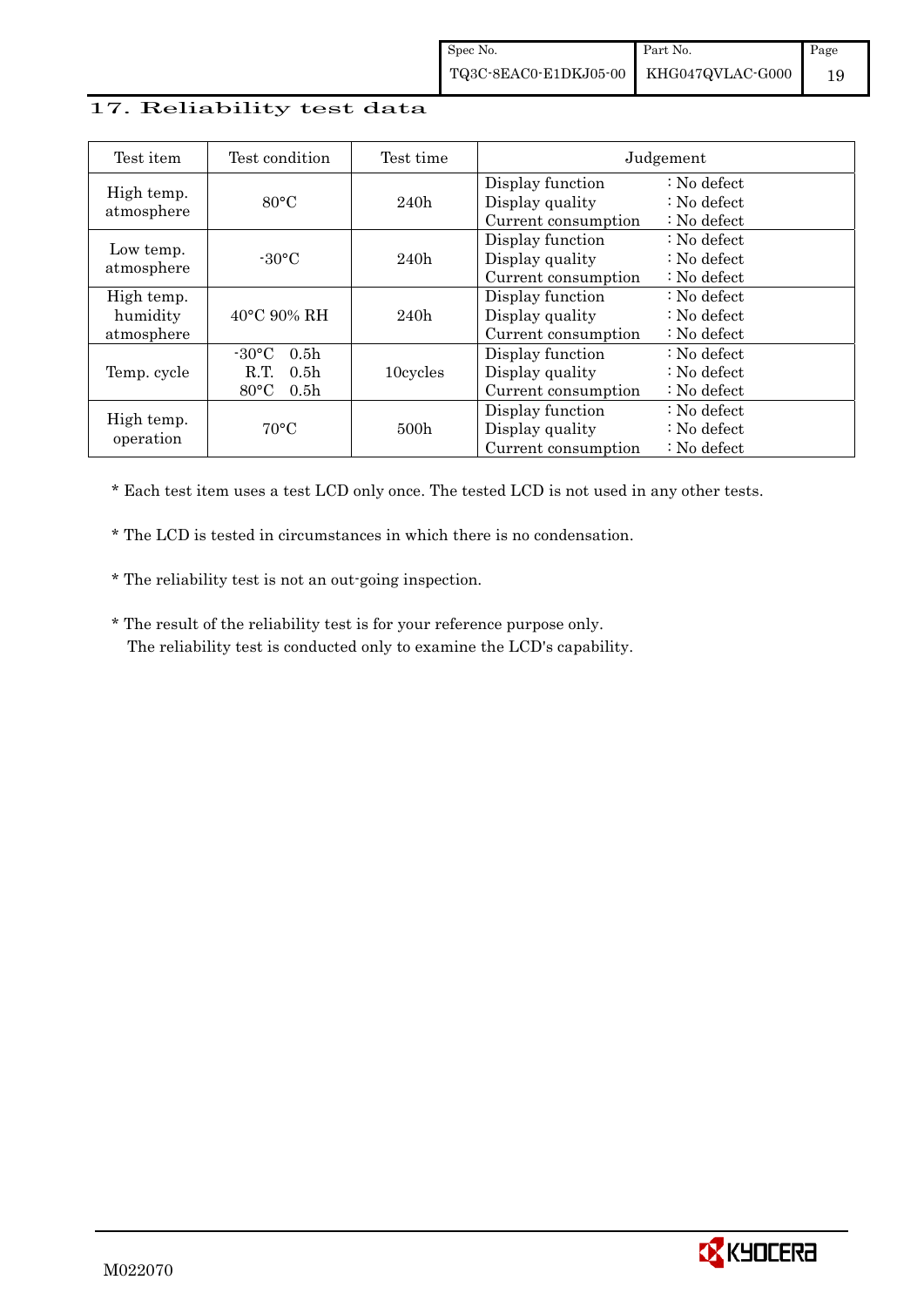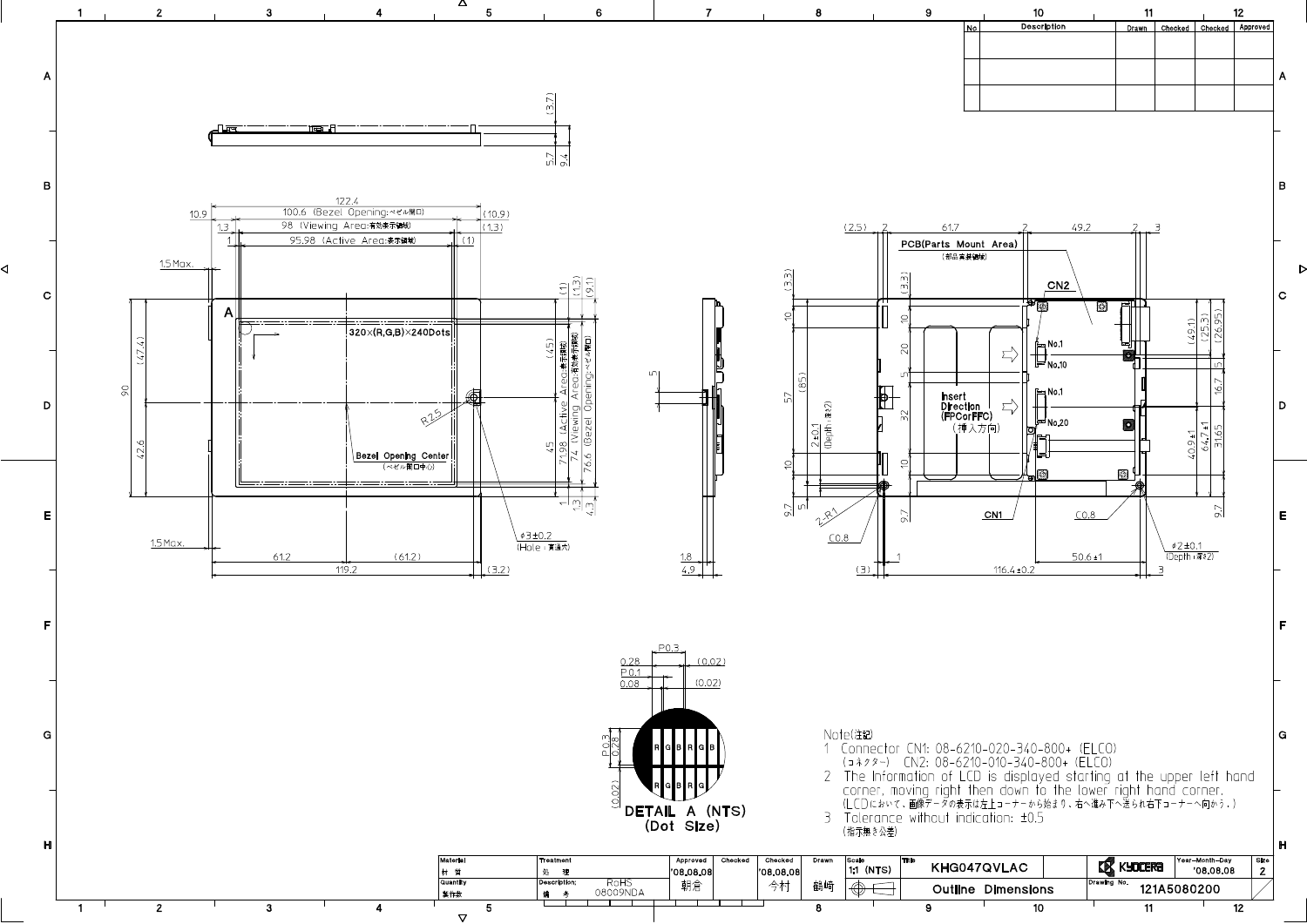|       | Spec No. TQ3C-8EAC0-E2DKJ05-00 |
|-------|--------------------------------|
| 'Jate | August 9, 2008                 |

# KYOCERA INSPECTION STANDARD

# TYPE : KHG047QVLAC-G000

 KYOCERA CORPORATION KAGOSHIMA HAYATO PLANT LCD DIVISION

| Original       |           | Designed by $:$ Engineering dept. | Confirmed by $:QA$ dept. |                                       |          |
|----------------|-----------|-----------------------------------|--------------------------|---------------------------------------|----------|
| Issue Date     | Prepared  | $\rm Checked$                     | Approved                 | $\rm Checked$                         | Approved |
| August 9, 2008 | ч<br>Mano |                                   |                          | 20 Johnnord G. Marremoro J. Sakaguchi |          |

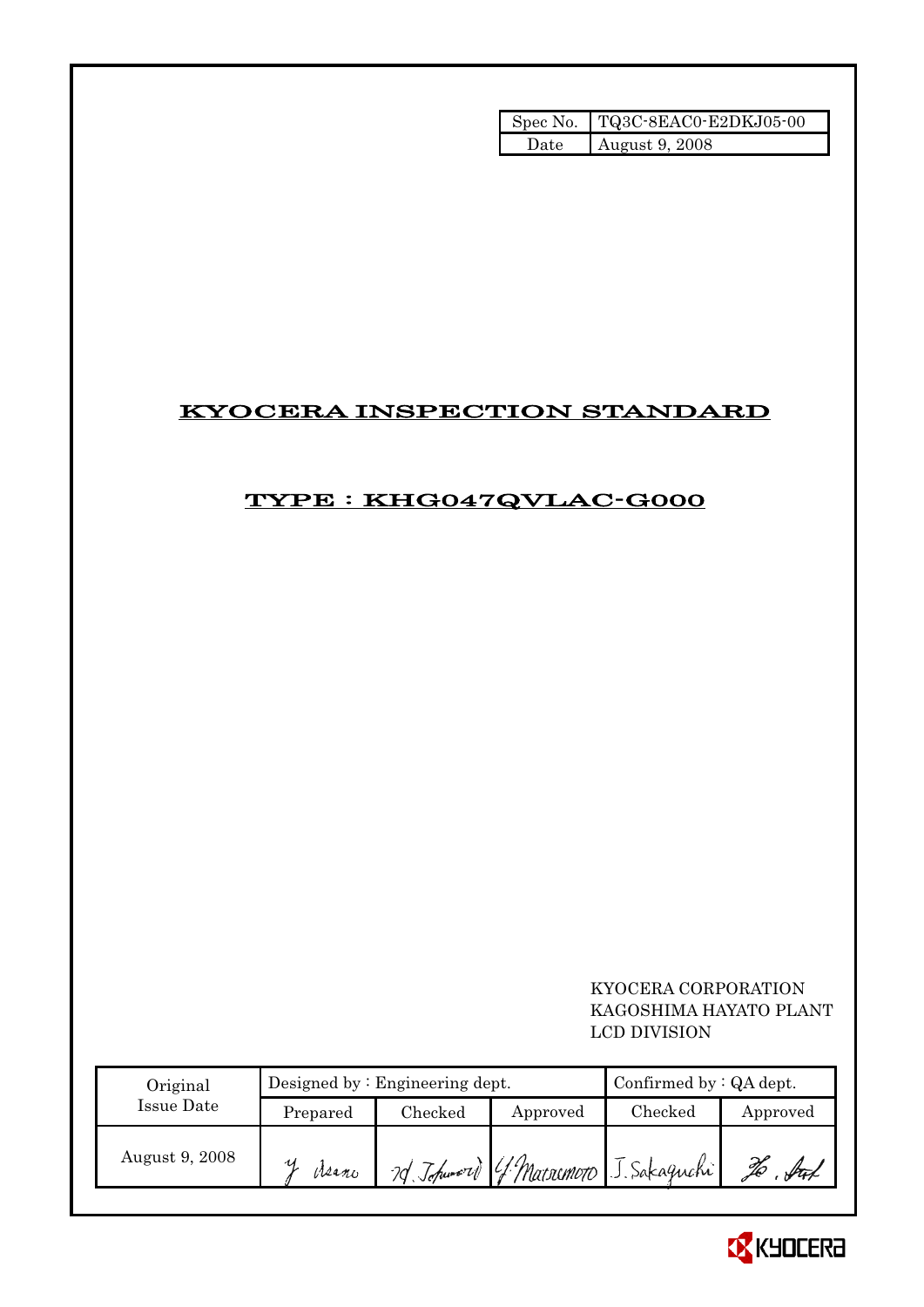| Spec No.                                 | Part No. | Page |
|------------------------------------------|----------|------|
| TQ3C-8EAC0-E2DKJ05-00   KHG047QVLAC-G000 |          |      |

| Revision record |             |          |  |                                 |                        |                         |          |
|-----------------|-------------|----------|--|---------------------------------|------------------------|-------------------------|----------|
|                 |             |          |  | Designed by : Engineering dept. |                        | Confirmed by : QA dept. |          |
| $\rm{Date}$     |             | Prepared |  | Checked                         | ${\Large\bf Approved}$ | $\rm Checked$           | Approved |
|                 |             |          |  |                                 |                        |                         |          |
|                 |             |          |  |                                 |                        |                         |          |
| Rev.No.         | $\rm{Date}$ | Page     |  |                                 | Descriptions           |                         |          |
|                 |             |          |  |                                 |                        |                         |          |
|                 |             |          |  |                                 |                        |                         |          |
|                 |             |          |  |                                 |                        |                         |          |
|                 |             |          |  |                                 |                        |                         |          |
|                 |             |          |  |                                 |                        |                         |          |
|                 |             |          |  |                                 |                        |                         |          |
|                 |             |          |  |                                 |                        |                         |          |
|                 |             |          |  |                                 |                        |                         |          |
|                 |             |          |  |                                 |                        |                         |          |
|                 |             |          |  |                                 |                        |                         |          |
|                 |             |          |  |                                 |                        |                         |          |
|                 |             |          |  |                                 |                        |                         |          |
|                 |             |          |  |                                 |                        |                         |          |
|                 |             |          |  |                                 |                        |                         |          |
|                 |             |          |  |                                 |                        |                         |          |
|                 |             |          |  |                                 |                        |                         |          |
|                 |             |          |  |                                 |                        |                         |          |
|                 |             |          |  |                                 |                        |                         |          |
|                 |             |          |  |                                 |                        |                         |          |
|                 |             |          |  |                                 |                        |                         |          |
|                 |             |          |  |                                 |                        |                         |          |
|                 |             |          |  |                                 |                        |                         |          |
|                 |             |          |  |                                 |                        |                         |          |
|                 |             |          |  |                                 |                        |                         |          |
|                 |             |          |  |                                 |                        |                         |          |
|                 |             |          |  |                                 |                        |                         |          |
|                 |             |          |  |                                 |                        |                         |          |
|                 |             |          |  |                                 |                        |                         |          |
|                 |             |          |  |                                 |                        |                         |          |
|                 |             |          |  |                                 |                        |                         |          |
|                 |             |          |  |                                 |                        |                         |          |
|                 |             |          |  |                                 |                        |                         |          |
|                 |             |          |  |                                 |                        |                         |          |
|                 |             |          |  |                                 |                        |                         |          |
|                 |             |          |  |                                 |                        |                         |          |

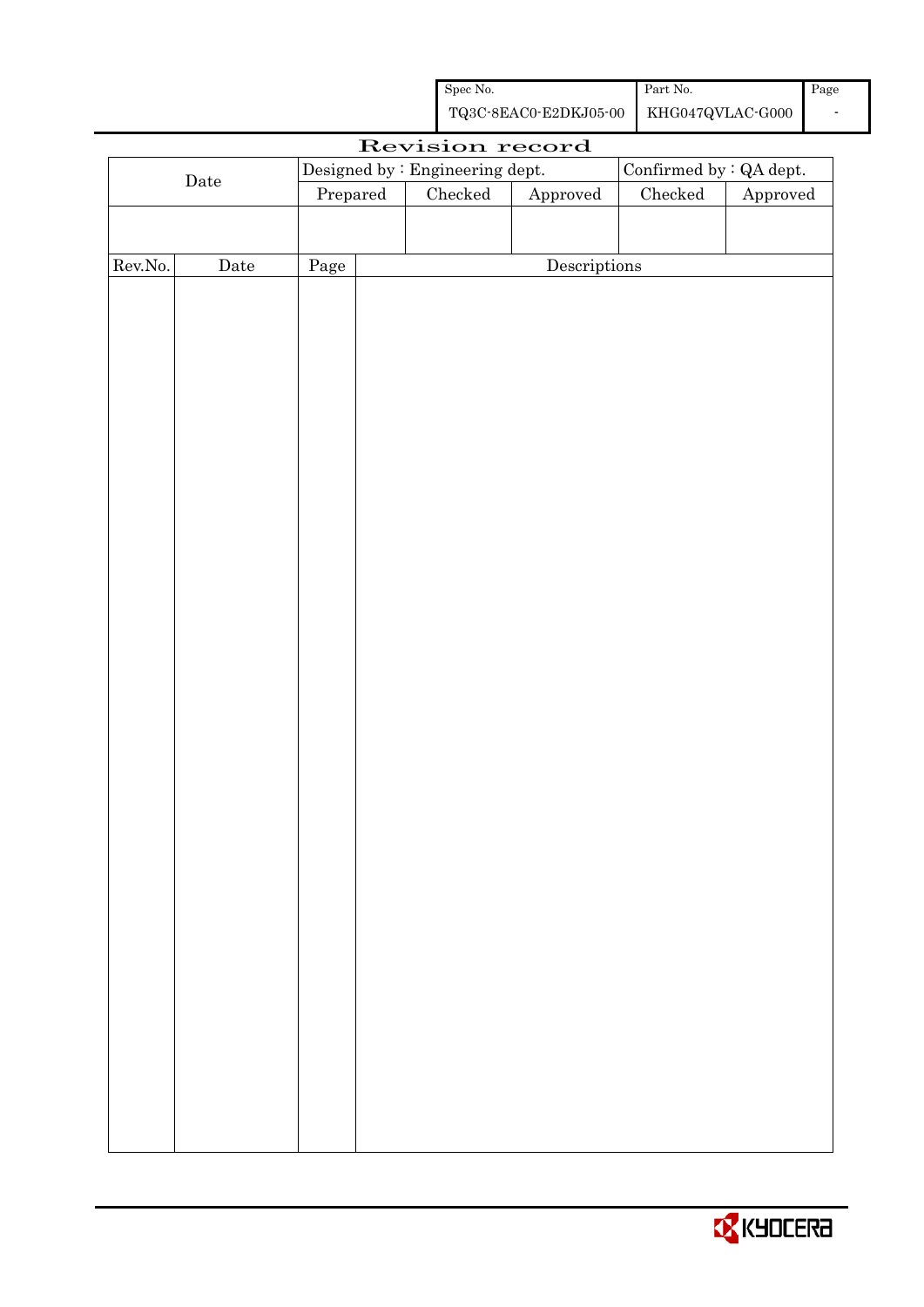# Visuals specification

1) Note

| 17 1 V U U U<br>Item     | <b>Note</b>                                                                                                                                                                                                                                                 |                                                                                                         |  |  |  |  |
|--------------------------|-------------------------------------------------------------------------------------------------------------------------------------------------------------------------------------------------------------------------------------------------------------|---------------------------------------------------------------------------------------------------------|--|--|--|--|
| General                  | 1. When defects specified in this Inspection Standards are<br>inspected, operating voltage $(V_{OP})$ shall be set at the level<br>where optimized contrast is available. Display quality is<br>applied up to effective viewing area. (Bi-level INSPECTION) |                                                                                                         |  |  |  |  |
|                          | 2. This inspection standard about the image quality shall be<br>applied to any defect within the effective viewing area and<br>shall not be applicable to outside of the area.                                                                              |                                                                                                         |  |  |  |  |
|                          | 3. Should any defects which are not specified in this standard<br>happen, additional standard shall be determined by mutual<br>agreement between customer and Kyocera.                                                                                      |                                                                                                         |  |  |  |  |
|                          | 4. Inspection conditions<br>Luminance<br>$\div 500$ Lux minimum.<br>: 300 mm(from the sample)<br>Inspection distance<br>Temperature<br>: $25 \pm 5$ °C<br>Direction<br>: right above                                                                        |                                                                                                         |  |  |  |  |
| Definition of inspection | Pinhole, Bright spot                                                                                                                                                                                                                                        | The color of a small area is                                                                            |  |  |  |  |
| item                     | Black spot, Scratch<br>Foreign particle                                                                                                                                                                                                                     | different from the remainder.<br>The phenomenon does not<br>change with voltage.                        |  |  |  |  |
|                          | Contrast variation                                                                                                                                                                                                                                          | The color of a small area is<br>different from the remainder.<br>The phenomenon change with<br>voltage. |  |  |  |  |
|                          | Polarizer<br>(Scratch, Bubble, Dent)                                                                                                                                                                                                                        | Scratch, Bubble and Dent in the<br>polarizer which can be observed<br>in on / off state.                |  |  |  |  |

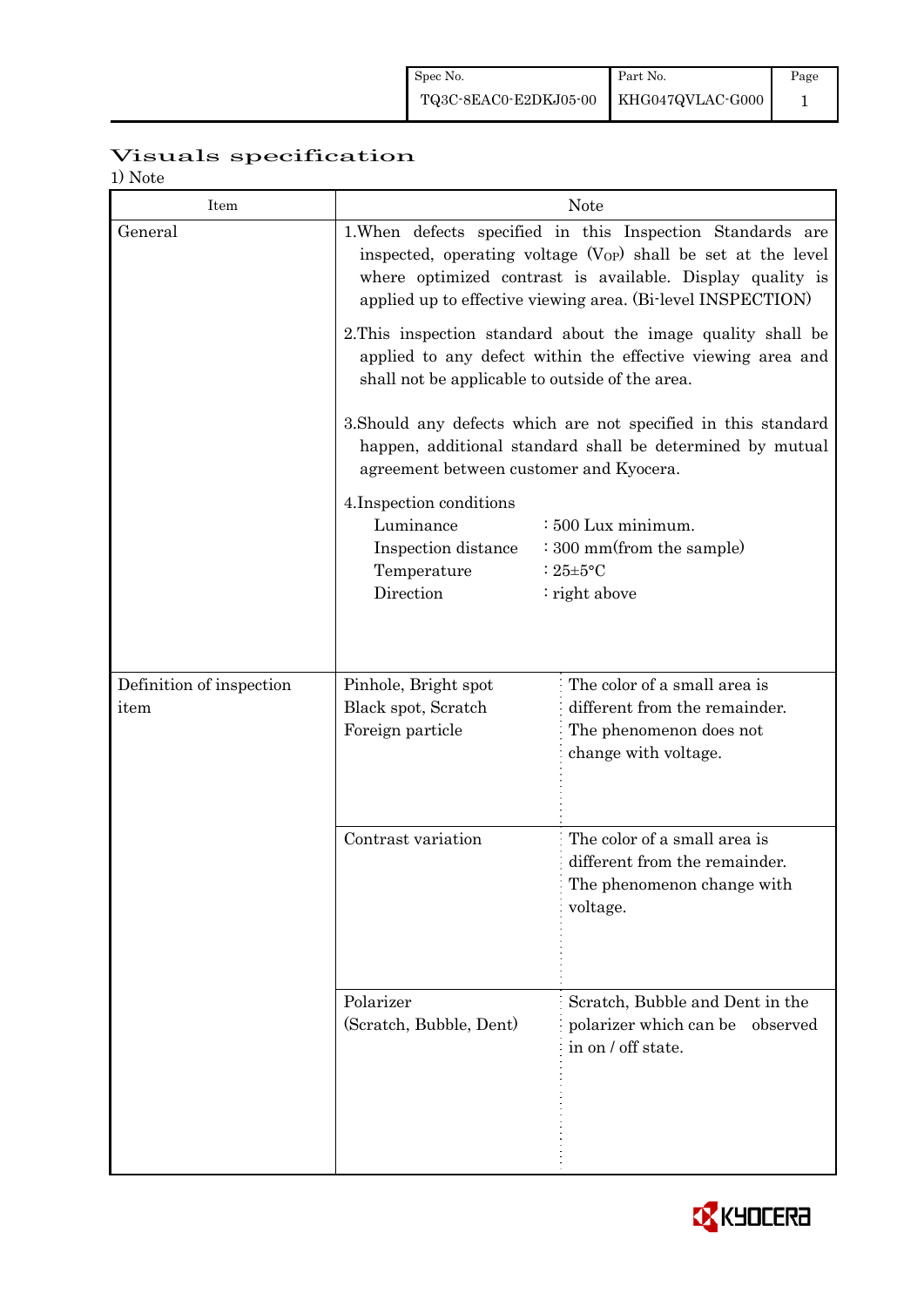| Spec No.                               | Part No. | Page |
|----------------------------------------|----------|------|
| TQ3C-8EAC0-E2DKJ05-00 KHG047QVLAC-G000 |          |      |

| Inspection item                                       | Judgement standard                                                                                     |          |                      |                         |                 |                                |
|-------------------------------------------------------|--------------------------------------------------------------------------------------------------------|----------|----------------------|-------------------------|-----------------|--------------------------------|
| Pinhole, Bright spot,<br>Black spot, Foreign particle | $\mathbf b$                                                                                            |          |                      |                         |                 |                                |
|                                                       |                                                                                                        |          |                      |                         | $d = (a + b)/2$ |                                |
|                                                       | Category                                                                                               |          | Size(mm)             |                         |                 | Acceptable number              |
|                                                       | $\boldsymbol{A}$                                                                                       |          |                      | $d\leqq0.2$             |                 | Neglected                      |
|                                                       | $\, {\bf B}$<br>$0.2\,<\,\mathrm{d}\leq0.3$<br>$\bf 5$<br>$0.3\,<\,\mathrm{d}\leq0.5$<br>$\mathcal{C}$ |          |                      |                         | $\sqrt{3}$      |                                |
|                                                       | ${\bf D}$                                                                                              |          | 0.5 < d              |                         |                 | $\boldsymbol{0}$               |
|                                                       |                                                                                                        |          |                      |                         |                 |                                |
| Scratch, Foreign particle                             |                                                                                                        |          |                      |                         |                 |                                |
|                                                       |                                                                                                        |          |                      |                         |                 |                                |
|                                                       | Width (mm)<br>Length (mm)                                                                              |          | Acceptable<br>number |                         |                 |                                |
|                                                       | $W \leq 0.03$<br>$\mathbf{A}$                                                                          |          | Neglected            |                         |                 |                                |
|                                                       | $\bf{B}$                                                                                               |          |                      |                         | $L \leq 2.0$    | Neglected                      |
|                                                       | $\mathcal{C}$                                                                                          |          | $0.03< W \leq 0.10$  | $2.0<\,$ L $\leqq\!4.0$ |                 | $\boldsymbol{3}$               |
|                                                       | $\mathbf D$<br>${\bf E}$                                                                               | 0.10 < W |                      | $4.0<\,$ L              |                 | $\overline{0}$<br>According to |
|                                                       |                                                                                                        |          |                      |                         |                 | 'Circular'                     |
|                                                       |                                                                                                        |          |                      |                         |                 |                                |
| Contrast variation                                    |                                                                                                        | a        | b                    | $d = (a + b)/2$         |                 |                                |
|                                                       | Size (mm)<br>Acceptable number<br>Category                                                             |          |                      |                         |                 |                                |
|                                                       | $d \leqq 0.5$<br>$\boldsymbol{A}$                                                                      |          |                      |                         |                 | Neglected                      |
|                                                       | $0.5 < d \leq 0.7$<br>$\bf{B}$<br>$\boldsymbol{3}$                                                     |          |                      |                         |                 |                                |
|                                                       | $\mathcal{C}$                                                                                          |          | 0.7 < d              |                         |                 | $\boldsymbol{0}$               |